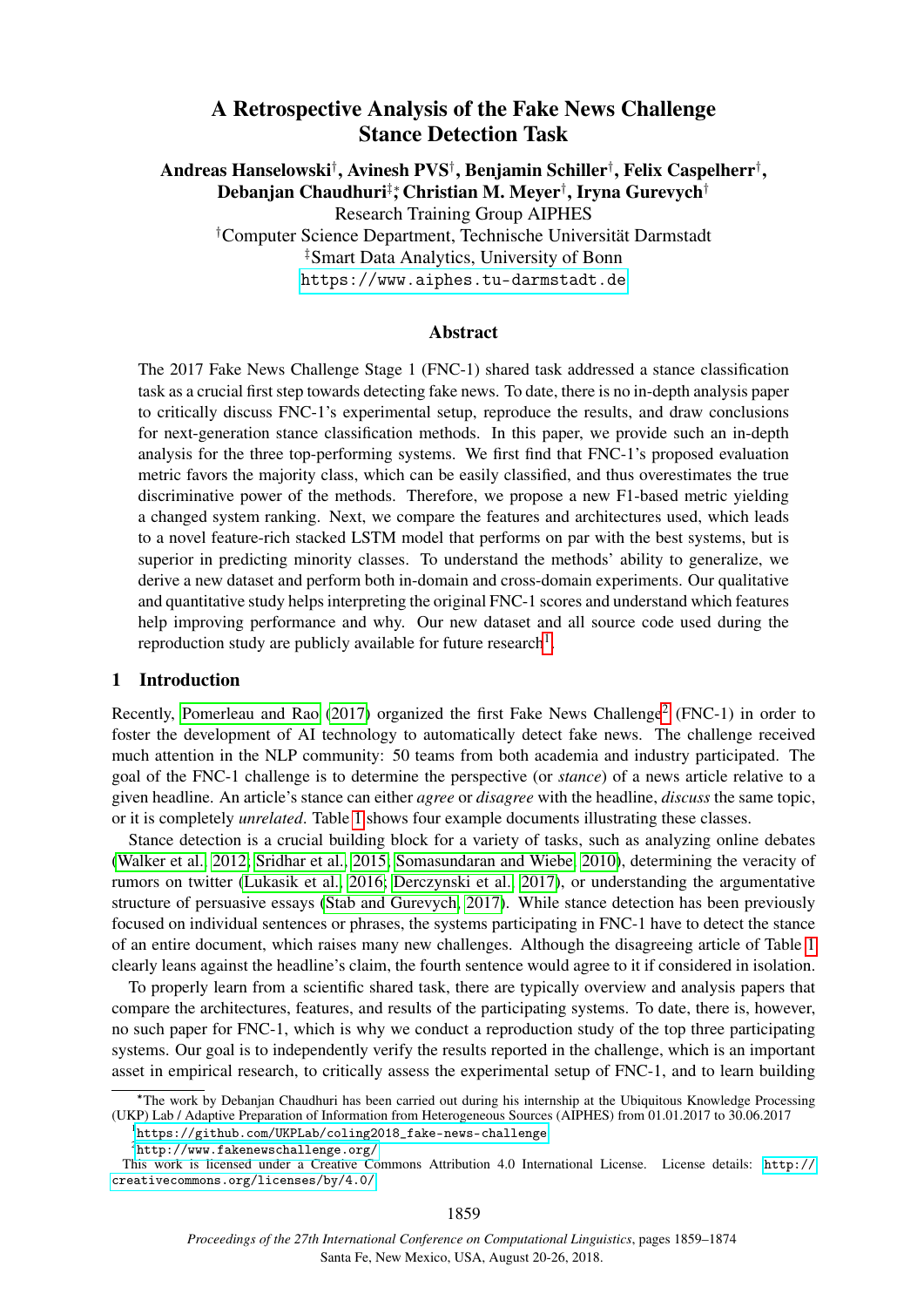<span id="page-1-0"></span>

|                           | <b>Headline:</b> Hundreds of Palestinians flee floods in Gaza as Israel opens dams                                                                                                                                                                                                                                                                                                                                                                                                                                                                                                                                                      |  |  |  |  |  |  |  |
|---------------------------|-----------------------------------------------------------------------------------------------------------------------------------------------------------------------------------------------------------------------------------------------------------------------------------------------------------------------------------------------------------------------------------------------------------------------------------------------------------------------------------------------------------------------------------------------------------------------------------------------------------------------------------------|--|--|--|--|--|--|--|
| Agree<br>(AGR)            | GAZA CITY (Ma'an) – Hundreds of Palestinians were evacuated from their homes Sunday morning after<br>Israeli authorities opened a number of dams near the border, flooding the Gaza Valley in the wake of a recent<br>severe winter storm. The Gaza Ministry of Interior said in a statement that civil defense services and teams<br>from the Ministry of Public Works had evacuated more than 80 families from both sides of the Gaza Valley<br>(Wadi Gaza) after their homes flooded as water levels reached more than three meters []                                                                                               |  |  |  |  |  |  |  |
| <b>Discuss</b><br>(DSC)   | Palestinian officials say hundreds of Gazans were forced to evacuate after Israel opened the gates of several<br>dams on the border with the Gaza Strip, and flooded at least 80 households. Israel has denied the claim as<br>"entirely false". []                                                                                                                                                                                                                                                                                                                                                                                     |  |  |  |  |  |  |  |
| <b>Disagree</b><br>(DSG)  | Israel has rejected allegations by government officials in the Gaza strip that authorities were responsible for<br>released storm waters flooding parts of the besieged area. "The claim is entirely false, and southern Israel<br>does not have any dams," said a statement from the Coordinator of Government Activities in the Territories<br>(COGAT). "Due to the recent rain, streams were flooded throughout the region with no connection to actions<br>taken by the State of Israel." At least 80 Palestinian families have been evacuated after water levels in the<br>Gaza Valley (Wadi Gaza) rose to almost three meters. [] |  |  |  |  |  |  |  |
| <b>Unrelated</b><br>(UNR) | Apple is continuing to experience 'Hairgate' problems but they may just be a publicity stunt []                                                                                                                                                                                                                                                                                                                                                                                                                                                                                                                                         |  |  |  |  |  |  |  |

Table 1: Headline and text snippets from document bodies with respective stances from the FNC dataset

better methods by understanding their merits and drawbacks. Based on our analysis of the shared task data, we first propose a new evaluation metric for FNC-1 and related document-level stance detection tasks, which is less affected by highly imbalanced datasets. To understand the headroom of the stateof-the-art performance, we additionally estimate the upper bound for this task. In a feature ablation study, we then identify which features contribute to solving the stance detection task. On the basis of our analysis, we combine ideas from previous systems and propose a novel architecture that performs on par with the state-of-the-art systems, but is better able to correctly classify difficult cases. Since generalizability is crucial for the method's future impact, we finally introduce a new evaluation dataset and evaluate how well the FNC-1 models generalize to unseen data from a different domain. In addition to in-domain experiments, we also conduct cross-domain experiments in order to analyze the transfer potential of a method.

## 2 Related Work

Previous works in stance detection mostly considered target-specific stance prediction, whereby the stance of a text entity with respect to a topic or a named entity is determined. Target-specific stance prediction has been performed for tweets [\(Mohammad et al., 2016;](#page-11-2) [Augenstein et al., 2016;](#page-10-1) [Zarrella and](#page-12-4) [Marsh, 2016\)](#page-12-4) and online debates [\(Walker et al., 2012;](#page-12-0) [Somasundaran and Wiebe, 2010;](#page-12-2) [Sridhar et al.,](#page-12-1) [2015\)](#page-12-1). Such target-specific approaches are based on structural [\(Walker et al., 2012\)](#page-12-0), linguistic and lexical features [\(Somasundaran and Wiebe, 2010\)](#page-12-2) and they jointly model disagreement only and collective stance using probabilistic soft logic [\(Sridhar et al., 2015\)](#page-12-1) or neural models [\(Zarrella and Marsh, 2016;](#page-12-4) [Du](#page-10-2) [et al., 2017\)](#page-10-2) with conditional encoding [\(Augenstein et al., 2016\)](#page-10-1). Stance prediction in tweets [\(Moham](#page-11-2)[mad et al., 2016;](#page-11-2) [Augenstein et al., 2016;](#page-10-1) [Du et al., 2017\)](#page-10-2) and in online debates [\(Hasan and Ng, 2013\)](#page-10-3) is different from that of stance detection in a news article, which – while similar – is concerned with stance detection of a news article relative to a statement in natural language.

To the best of our knowledge, there is yet no overview or analysis paper on FNC-1 similar to the shared task on detecting stance in twitter [\(Mohammad et al., 2016;](#page-11-2) [Derczynski et al., 2017;](#page-10-0) [Taulé et al.,](#page-12-5) [2017\)](#page-12-5). To demonstrate the best scientific practices and achieve research transparency, we close this gap by systematically reviewing the top-ranked systems at FNC-1.

The FNC-1 stance detection task is inspired by [Ferreira and Vlachos](#page-10-4) [\(2016\)](#page-10-4), who classify the stance of a single sentence of a news headline towards a specific claim. In FNC-1, however, the task is documentlevel stance detection, which requires the classification of an entire news article relative to a headline. The top performing system in FNC-1 is called *SOLAT in the SWEN* [\(Sean et al., 2017\)](#page-12-6) by Talos Intelligence (henceforth: Talos). They use a combination of deep convolutional neural networks and gradient-boosted decision trees with lexical features. Team *Athene* [\(Hanselowski et al., 2017\)](#page-10-5) won the second place with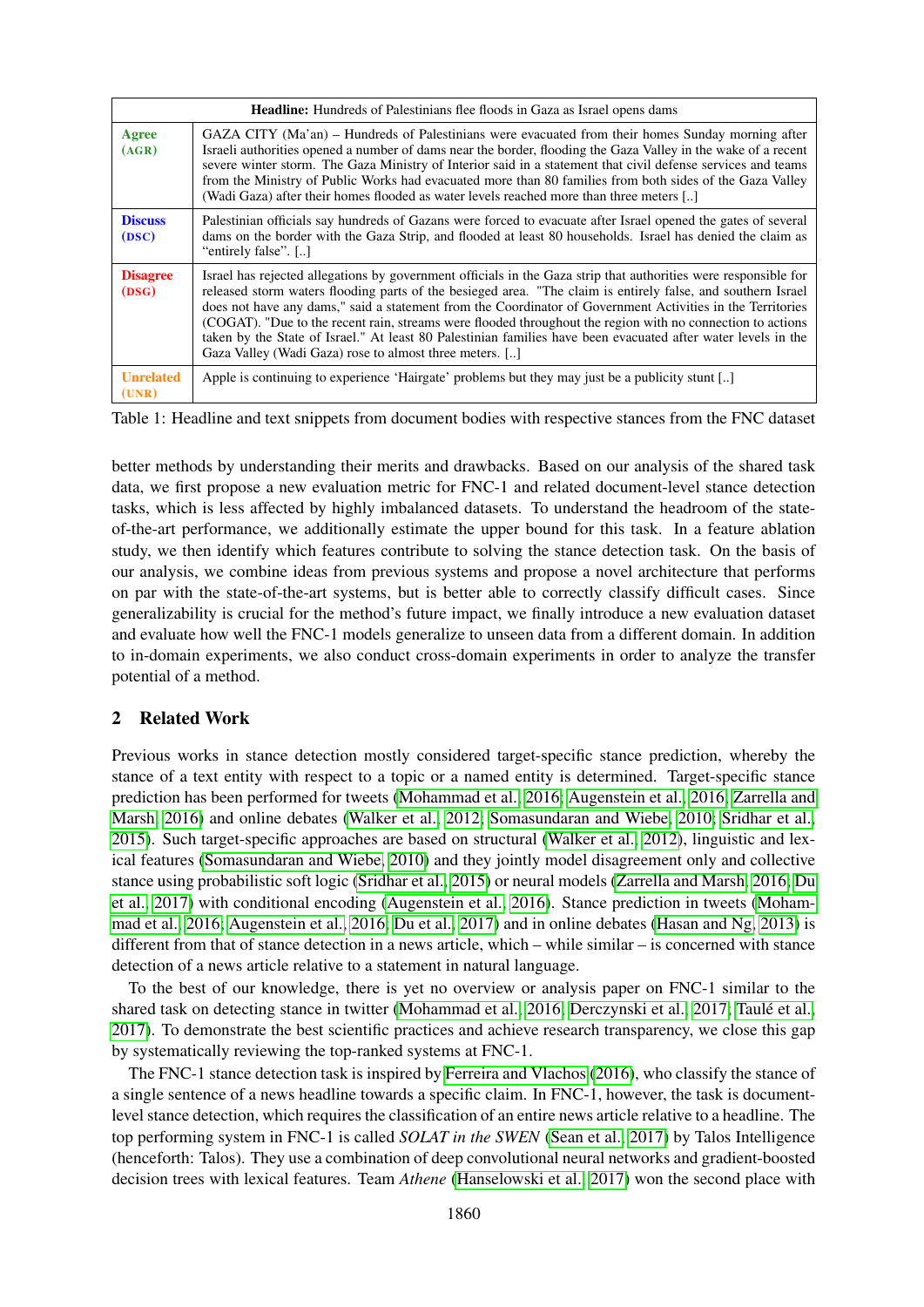<span id="page-2-2"></span>

| Dataset |       | headlines documents tokens instances AGR DSG |            |  | DSC –                       | <b>IINR</b> |
|---------|-------|----------------------------------------------|------------|--|-----------------------------|-------------|
| FNC-1   | 2,587 | 2,587                                        | 372 75,385 |  | $7.4\%$ 2.0\% 17.7\% 72.8\% |             |

Table 2: Corpus statistics and label distribution for the FNC-1 dataset

an ensemble of five multi-layer perceptrons (MLP) with six hidden layers each and handcrafted features. For the prediction they used hard voting. Finally, *UCL Machine Reading* (*UCLMR*) [\(Riedel et al., 2017\)](#page-11-3) were placed third using a multi-layer perceptron with bag-of-words features. Additionally, recently published work on FNC-1 use a two-step logistic regression based classifier [\(Bourgonje et al., 2017\)](#page-10-6) and a stacked ensemble of five classifiers [\(Thorne et al., 2017\)](#page-12-7) which achieve 9th and 11th places respectively. Although multiple systems<sup>[3](#page-2-0)</sup> participated at FNC-1, we focus on the top three systems in this paper, due to the availability of source code and our goal of analyzing what contributes most to good performance. In the remaining paper, we introduce and analyze these three systems in detail.

## 3 Reproduction of the Fake News Challenge FNC-1

In this section, we take a closer look at the challenge. We briefly discuss the task and dataset of FNC-1, describe the three top-ranked systems and reproduce their results.

**FNC-1 task and dataset.** The task in FNC-1 is learning a classifier  $f : (d, h) \rightarrow s$  that predicts one of four stance labels  $s \in S = \{AGR, DSG, DSC, UNR\}$  for a document d with regard to a headline h. If headline and document cover different topics, the stance is  $s = UNR$  (unrelated). Otherwise, s is AGR if d agrees and DSG if d disagrees with h. If h and d merely discuss the same topic, but d does not take a definite position, s will be DSC.

To evaluate the challenge, the organizers provide a dataset<sup>[4](#page-2-1)</sup> of 300 topics. The topics are represented by claims with 5–20 news article documents each. The dataset is derived from the Emergent project [\(Silverman, 2017\)](#page-12-8) which addressed rumor debunking. In the project, each news article document was summarized into a headline that reflects the stance of the whole document. Other than for rumor debunking, the FNC-1 organizers match each document with every summarized headline and then label the  $(d, h)$  pair with one of the four stance labels S. To generate the unrelated class UNR, headlines and documents belonging to different topics are randomly matched. Document–headline pairs of 200 topics are reserved for training, the remaining document–headline pairs of 100 topics for testing. Topics, headlines, and documents are therefore not shared between the two data splits. To prevent teams from using any unfair means by deriving the labels for the test set from the publicly available Emergent data, the organizers additionally created 266 instances. Table [2](#page-2-2) shows the corpus size and label distribution.

Participating systems. For our reproduction study, we consider FNC-1's three top-ranked systems. Talos Intelligence's SOLAT in the SWEN team [\(Sean et al., 2017\)](#page-12-6) won the FNC-1 using their weighted average model (*TalosComb*) of a deep convolutional neural network (*TalosCNN*) and a gradient-boosted decision trees model (*TalosTree*). *TalosCNN* uses pre-trained word2vec embeddings<sup>[5](#page-2-3)</sup> passed through several convolutional layers followed by three fully-connected and a final softmax layer for classification. *TalosTree* is based on word count, TF-IDF, sentiment, and singular-value decomposition features in combination with the word2vec embeddings.

Team *Athene* [\(Hanselowski et al., 2017\)](#page-10-5) was ranked second. They propose a multi-layer perceptron (MLP) inspired by the work of [Davis and Proctor](#page-10-7) [\(2017\)](#page-10-7). They extend the original model structure to six hidden and a softmax layer and they incorporate multiple hand-engineered features: unigrams, the cosine similarity of word embeddings of nouns and verbs between headline and document tokens, and topic models based on non-negative matrix factorization, latent Dirichlet allocation, and latent semantic indexing in addition to the baseline features provided by the FNC-1 organizers. Depending on the feature type, they either form separate feature vectors for document and headline, or a joint feature vector.

<span id="page-2-0"></span> $^3$ e.g., <http://web.stanford.edu/class/cs224n/reports.html>

<span id="page-2-1"></span><sup>4</sup> <https://github.com/FakeNewsChallenge/fnc-1-baseline>

<span id="page-2-3"></span><sup>5</sup> https://code.google.com/archive/p/word2vec/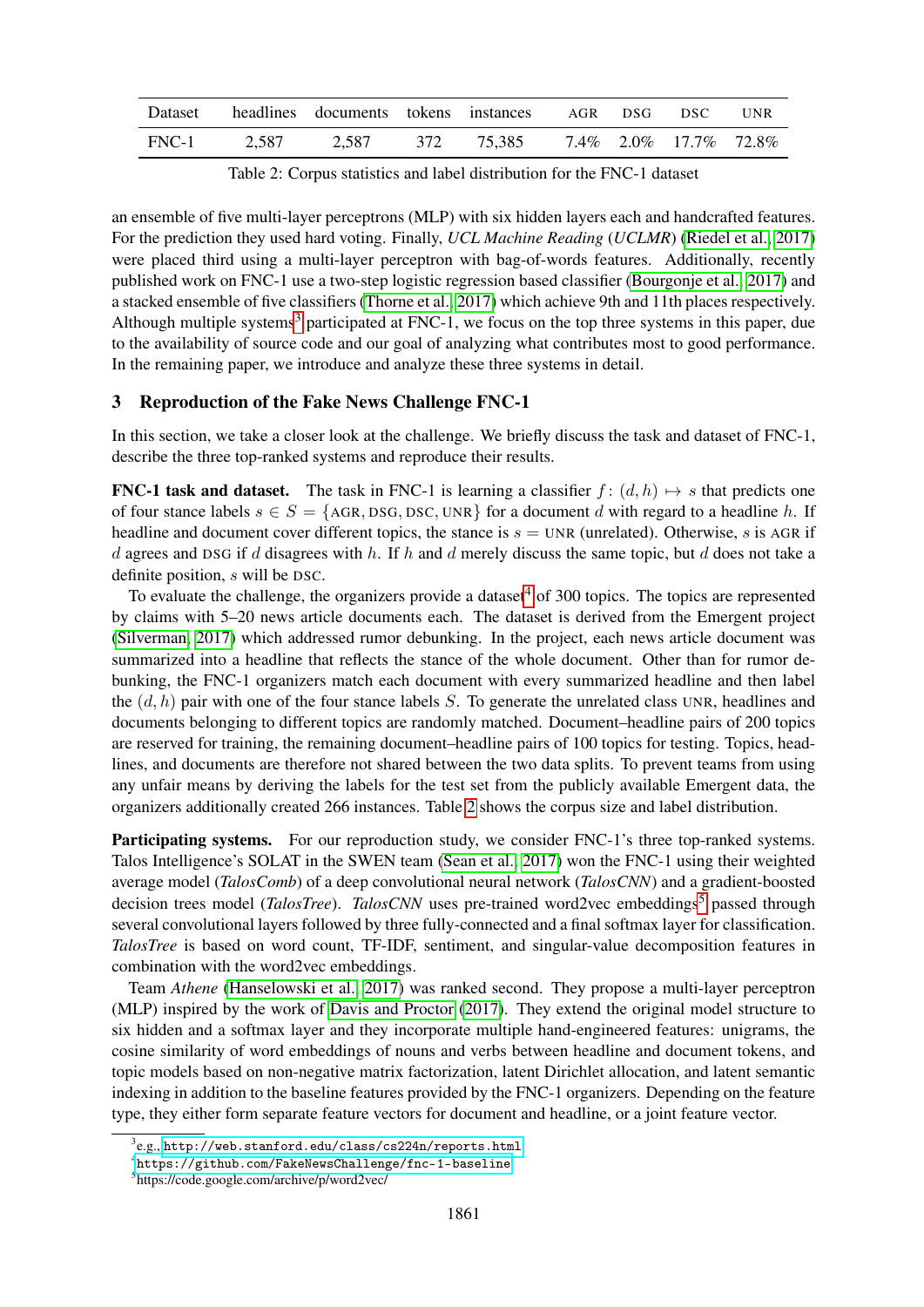<span id="page-3-1"></span>

|                  |            | <b>FNC-FNC</b> |      |         |      |            |  |  |  |  |
|------------------|------------|----------------|------|---------|------|------------|--|--|--|--|
| <b>Systems</b>   | <b>FNC</b> | $F_1$ m        |      | AGR DSG | DSC. | <b>UNR</b> |  |  |  |  |
| Majority vote    | .394       | .210           | 0.0  | 0.0     | 0.0  | .839       |  |  |  |  |
| <b>TalosComb</b> | .820       | .582           | .539 | .035    | .760 | .994       |  |  |  |  |
| <b>TalosTree</b> | .830       | .570           | .520 | .003    | .762 | .994       |  |  |  |  |
| <b>TalosCNN</b>  | -502       | .308           | .258 | .092    | 00   | .882       |  |  |  |  |
| Athene           | -820       | .604           | .487 | .151    | .780 | .996       |  |  |  |  |
| <b>UCLMR</b>     | .817       | .583           | .479 | .114    | 747  | .989       |  |  |  |  |
| featMLP          | .825       | .607           | .530 | .151    | .766 | .982       |  |  |  |  |
| stackLSTM        | -821       | .609           | .501 | .180    | 757  | .995       |  |  |  |  |
| Upper bound      | -859       | .754           | .588 | .667    | .765 | -997       |  |  |  |  |

Table 3: FNC,  $F_1$ m, and class-wise  $F_1$  scores for the analyzed models on in-domain experiments

The UCL Machine Reading (*UCLMR*) team propose an MLP as well, but use only a single hidden layer [\(Riedel et al., 2017\)](#page-11-3). Their system was ranked third. As features, they use term frequency vectors of unigrams of the 5,000 most frequent words for the headlines and the documents. Additionally, they compute the cosine similarity between the TF-IDF vectors of the headline and document. The resulting term frequency feature vectors of headline and document are concatenated along with the cosine similarity of the two TF-IDF vectors.

**Reproduction.** Following the instructions from the GitHub repositories of the three teams,<sup>[6](#page-3-0)</sup> we could successfully reproduce the results reported in the competition without significant deviations. Table [3](#page-3-1) shows these results in the FNC column of the *FNC-FNC* setup, which means that the models were trained and tested on the FNC dataset. Since Talos use a combination of two models, we have also included the results of *TalosCNN* and *TalosTree*. A first interesting finding is that *TalosTree* even outperforms the combined model, since the CNN component performed poorly. To understand the merits and drawbacks of the systems, we analyze the performance metrics and the features used, as discussed in the following sections.

### 4 Performance evaluation

In this section, we critically assess the FNC-1 evaluation methodology and we determine a human upper bound for this task in order to identify the room for improvement for the document-level stance detection task.

Evaluation metrics. The FNC-1 organizers propose the hierarchical evaluation metric FNC, which first awards .25 points if a document is correctly classified as related (i.e.,  $s \in \{AGR, DSG, DSC\}$ ) or UNR to a given headline. If it is related, .75 additional points are assigned if the model correctly classifies the document-headline pair as AGR, DSG, or DSC. The goal of this weighting schema is to balance out the large number of unrelated instances.

Nevertheless, the metric fails to take into account the highly imbalanced class distribution of the three related classes AGR, DSG, and DSC illustrated in Table [2.](#page-2-2) Thus, models, which perform well on the majority class and poorly on the minority classes are favored. Since it is not difficult to separate related from unrelated instances (the best systems reach about  $F_1 = .99$  for the UNR class), a classifier that just randomly predicts one of the three related classes would already achieve a high FNC score. A classifier that always predicts DSC for the related documents even reaches FNC = .833, which is even higher than the top-ranked system.

We therefore argue that the FNC metric is not appropriate for validating the document-level stance detection task. Instead, we propose the class-wise and the macro-averaged  $F_1$  scores  $(F_1m)$  as a new metric for this task that is not affected by the large size of the majority class. The class-wise  $F_1$  scores

<span id="page-3-0"></span> $^6$ <https://github.com/Cisco-Talos/fnc-1>; [https://github.com/hanselowski/athene\\_system](https://github.com/hanselowski/athene_system); <https://github.com/uclmr/fakenewschallenge>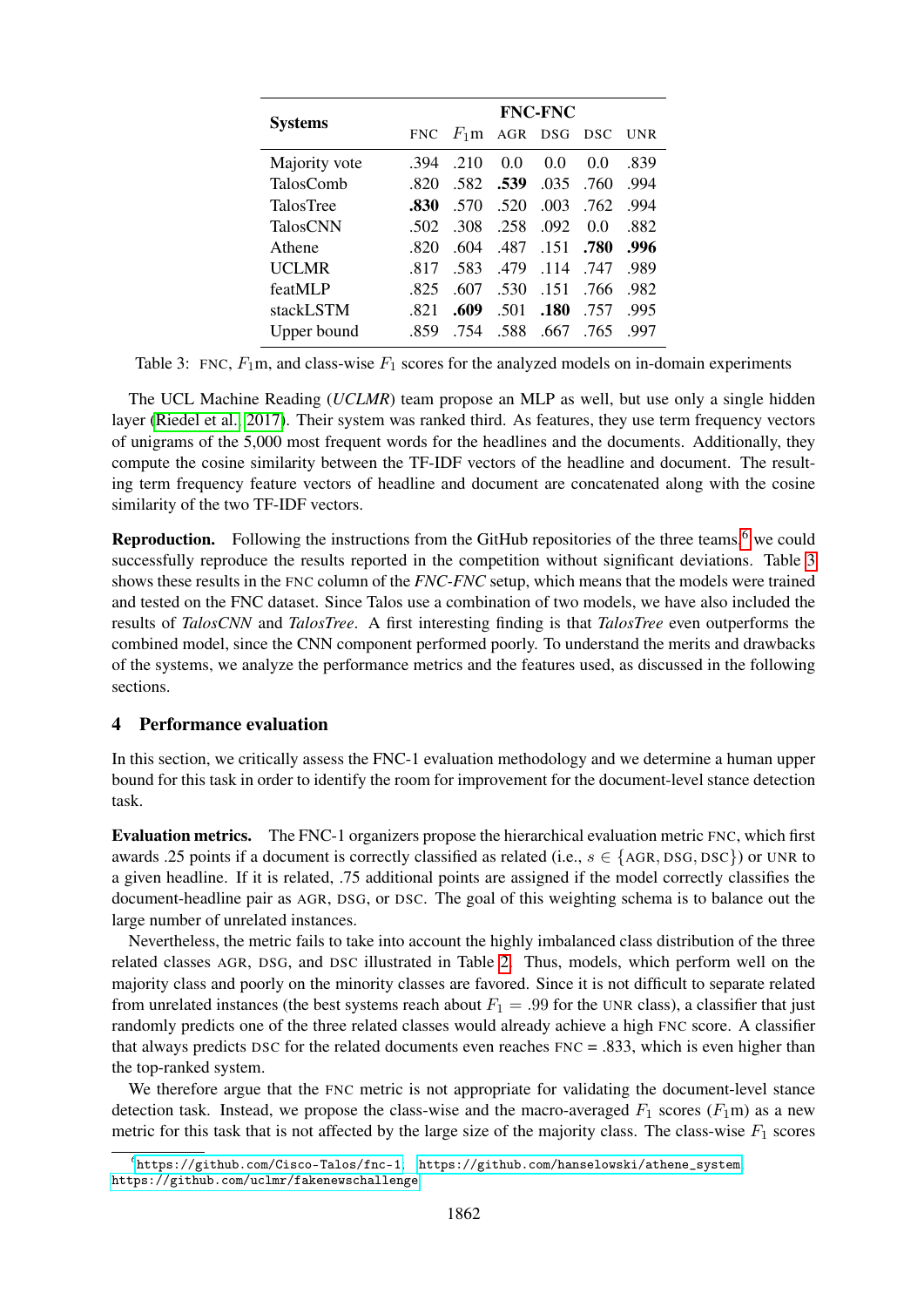are the harmonic means of the precisions and recalls of the four classes, which are then averaged to the  $F_1$ m metric. The naïve approach of perfectly classifying UNR and always predicting DSC for the related classes, would achieve only  $F_1$ m = .444, which is clearly different from the proposed systems. By averaging over the individual classes' scores,  $F_1$ m is also applicable to other datasets, which have a different class distribution than the FNC-1 dataset. While the averaged  $F_1$ m objectively reflects the quality of the prediction rather than the class distribution, we can also analyze which classes cannot be properly predicted yet.

As the scores in Table [3](#page-3-1) indicate, the performance of the three top-ranked systems reach only about  $F_1$ m = .6. Our analysis reveals that *TalosCNN* does not predict the DSC class yielding an  $F_1$  score of zero. Also the overall performance of this model is low and according to the FNC metric, *TalosTree* would even outperform *TalosComb*. In contrast, *TalosTree* returns almost no predictions for the DSG class, although it performs exceptionally well in terms of FNC. This is because it often predicts the majority class DSC for the related documents. Since there are only few DSG instances in the dataset, the overall performance of this model appears high.

Considering the FNC-1 results according to our proposed  $F_1$ m metric, the ranking of the three systems changes: The *TalosComb* and *TalosTree* systems are slightly outperformed by *UCLMR* and clearly outperformed by the Athene system. This is because the two Talos models benefit from the FNC metric definition, favoring the prediction of the majority classes UNR and DSC. On smaller classes, such as DSG, they perform much worse than Athene and *UCLMR*. Using  $F_1$ m as a metric, the Athene system would be ranked first, as it outperforms *UCLMR* by 2.1 percentage points. In addition to that, Athene also works best on the DSG, DSC, and UNR class.

Human upper bound. In addition to the issues with the evaluation metric, there is also no upper bound reported for the FNC-1 data, although this will help estimating the headroom of the proposed systems with regard to human performance. Therefore, we ask five human raters to manually label 200 instances. The raters reach an overall inter-annotator agreement of Fleiss'  $\kappa = .686$  [\(Fleiss, 1971\)](#page-10-8), which is substantial and allows drawing tentative conclusions [\(Artstein and Poesio, 2008\)](#page-9-0). However, when ignoring the UNR class, the inter-annotator agreement dramatically drops to  $\kappa = .218$ . This indicates that differentiating between the three related classes AGR, DSG, and DSC is difficult even for humans.

On the basis of the annotation, we also determine the most probable stance labels according to MACE [\(Hovy et al., 2013\)](#page-11-4), and compare them to the ground truth from the Emergent project. The agreement of the labels in this case is better, reaching a Fleiss'  $\kappa$  of .807 overall and .552 for the three related classes. The MACE-based most probable label allows us to compute the human upper bound as  $F_1$ m = .754, which we include in Table [9](#page-9-1) along with the upper bound per class F1 scores  $UNR = .997$  AGR = .588,  $DSG = .667$ , and  $DSC = .765$ .

#### 5 Analysis of models and features

In this section, we first perform an error analysis in order to be able to find out what the three best performing models are learning and in which cases they fail. In order to address the identified drawbacks, we conduct a systematic feature analysis and derive an alternative model based on our findings.

### 5.1 Error analysis

Our error analysis for the three analyzed systems shows that the models fail in the following cases: (1) If there is lexical overlap between the headline and the document, the models classify the instance as one of the related classes, even in cases in which the two are unrelated. (2) If the document–headline pair is related, but only contains synonyms rather than the same tokens, the model often misclassifies the case as UNR. (3) If keywords like *reports*, *said*, or *allegedly* are detected, the systems classify the pair as DSC. (4) The DSG class is especially difficult to determine, as only few lexical indicators (e.g., *false*, *hoax*, *fake*) are available as features. The disagreement is often expressed in complex terms which demands more sophisticated machine learning techniques. For example: "If the bizarre story about. . . sounded outlandish, that's because it was". In appendix [A.2,](#page-14-0) we illustrate these errors with concrete examples.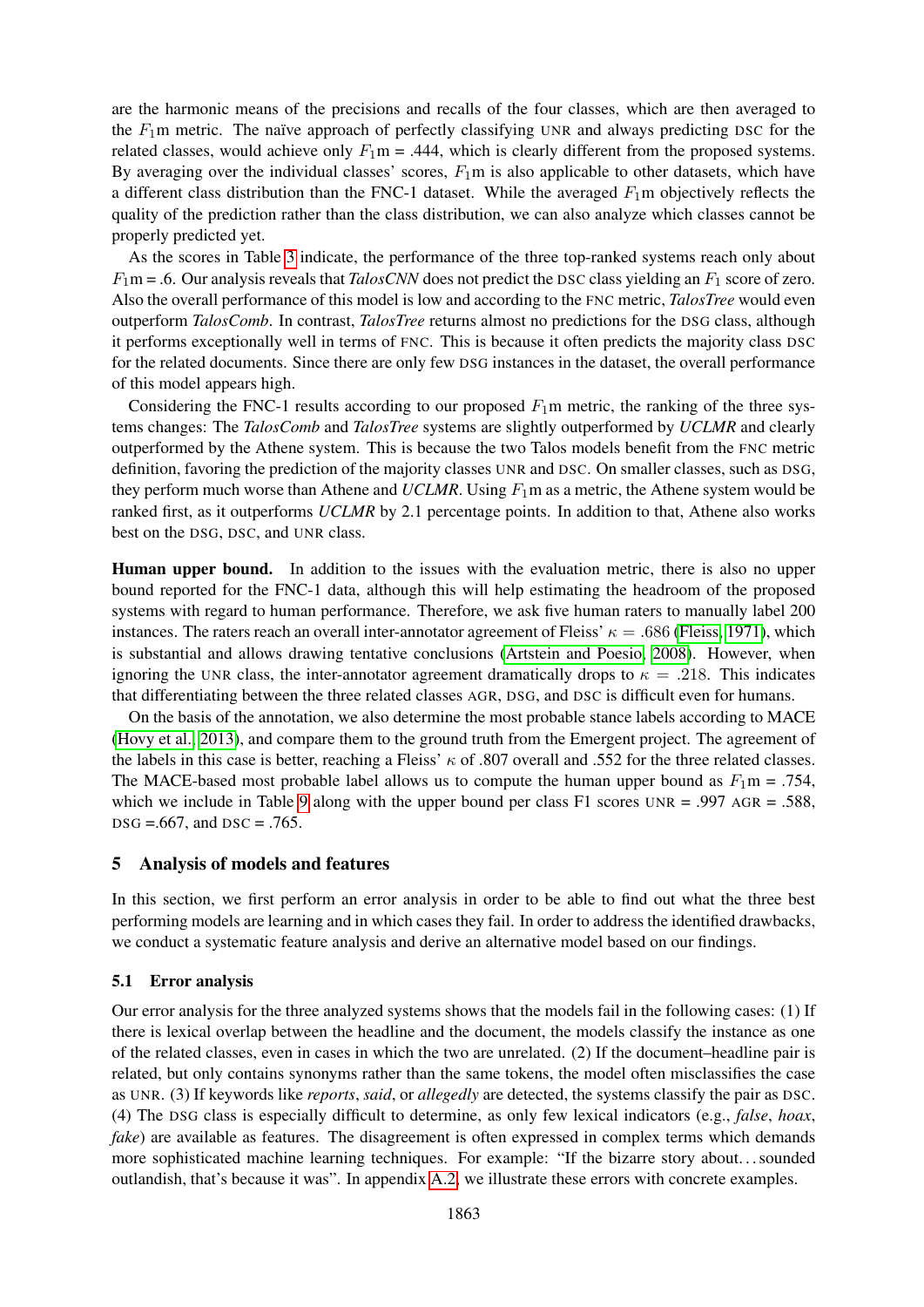The analysis shows that the models exploit the similarity between the headline and the document in terms of lexical overlap. Lexical cue words, such as *reports*, *said*, *false*, *hoax* play an important role in classification. However, the systems fail when semantic relations between words need to be taken into account, complex negation instances are encountered, or the understanding of propositional content in general is required. This is not surprising since the three models are based on  $n$ -grams, bag-of-words, topic models and lexicon-based features instead of capturing the semantics of the text. In this section, we test these features systematically and we propose new features and a new architecture for FNC-1.

## 5.2 Feature analysis

Throughout our feature analysis, we use the Athene model, which performed best in terms of  $F_1$ m and allows a large number of experiments due to its fast computation. All tests are performed on the FNC-1 development set with 10-fold cross-validation. In the remaining section, we first discuss and evaluate the performance of each feature individually and then conduct an ablation test for groups of similar features. Detailed feature descriptions are included in the supplementary material (section [A.1\)](#page-13-0). Figure [1](#page-6-0) shows the system performance of the individual features discussed below.

FNC-1 baseline features. The FNC-1 organizers provide a gradient-boosting baseline using the cooccurrence (COOC) of word and character  $n$ -grams in the headline and the document as well as two lexicon-based features, which count the number of refuting (REFU) and polarity (POLA) words based on small word lists. Figure [1](#page-6-0) indicates that COOC performs well, whereas both lexicon-based features are on par with the majority vote baseline.

Challenge features. The three analyzed FNC-1 systems rely on combinations of the following features: Bag-of-words (BoW) unigram features, topic model features based on non-negative matrix factorization (NMF-300, NMF-cos) [\(Lin, 2007\)](#page-11-5), Latent Dirichlet Allocation (LDA-cos) [\(Blei et al., 2001\)](#page-10-9), Latent Semantic Indexing (LSI-300) [\(Deerwester et al., 1990\)](#page-10-10), two lexicon-based features using NRC Hashtag Sentiment (NRC-Lex) and Sentiment140 (Sent140) [\(Mohammad et al., 2013\)](#page-11-6), and word similarity features which measure the cosine similarity of pre-trained word2vec embeddings of nouns and verbs in the headlines and the documents (WSim). The topic models use 300 topics. Besides the concatenated topic vectors, we also consider the cosine similarity between the topics of document and headline (NMF-cos, LDA-cos). The BoW features perform best in terms of  $F_1$ m. While LSI-300, NMF-300 and NMF-cos topic models yield high scores, LDA-cos and WSim fall behind.

Novel features. We also analyze a number of novel features for the FNC-1 task which have not been used in the challenge. Bag-of-character 3-grams (BoC) represent subword information. They show promising results in our setup. The structural features (STRUC) include the average word lengths of the headline and the document, the number of paragraphs in the document and their average lengths. The low performance of this feature indicates that the structure of the headline and the documents is not indicative of their stance. Furthermore, we test readability features (READ) which estimate the complexity of a text. Less complex texts could be indicative of deficiently written fake news. We tried the following metrics for headline and document as a concatenated feature vector: SMOG grade [\(Mc Laughlin, 1969\)](#page-11-7), Flesch-Kincaid grade level and Flesch reading ease [\(Kincaid et al., 1975\)](#page-11-8), Gunning fog index [\(Štajner](#page-12-9) [et al., 2012\)](#page-12-9), Coleman-Liau index [\(Mari and Ta Lin, 1975\)](#page-11-9), automated readability index [\(Senter and](#page-12-10) [Smith, 1967\)](#page-12-10), LIX and RIX [\(Jonathan, 1983\)](#page-11-10), McAlpine EFLAW Readability Score [\(McAlpine, 1997\)](#page-11-11), and Strain Index [\(Solomon, 2006\)](#page-12-11). However, in the present problem setting these features show only a low performance. The same is true for the lexical diversity (LexDiv) metrics, type-token ratio, and the measure of textual diversity (MTLD) [\(McCarthy, 2005\)](#page-11-12). We finally analyze the performance of features based on the following lexicons: MPQA [\(Wilson et al., 2005\)](#page-12-12), MaxDiff [\(Kiritchenko et al.,](#page-11-13) [2014\)](#page-11-13), and EmoLex [\(Mohammad and Turney, 2010\)](#page-11-14). These features are based on the sentiment, polarity, and emotion expressed by headlines and documents, which might be good indicators of an author's opinion. However, our results show that these lexicon-based features are not helpful. Even though the considered lexicons are important for fake-news detection [\(Shu et al.](#page-12-13) [\(2017\)](#page-12-13), [Horne and Adali](#page-10-11) [\(2017\)](#page-10-11)), for stance detection, the properties captured by the lexicon-based features are not very useful.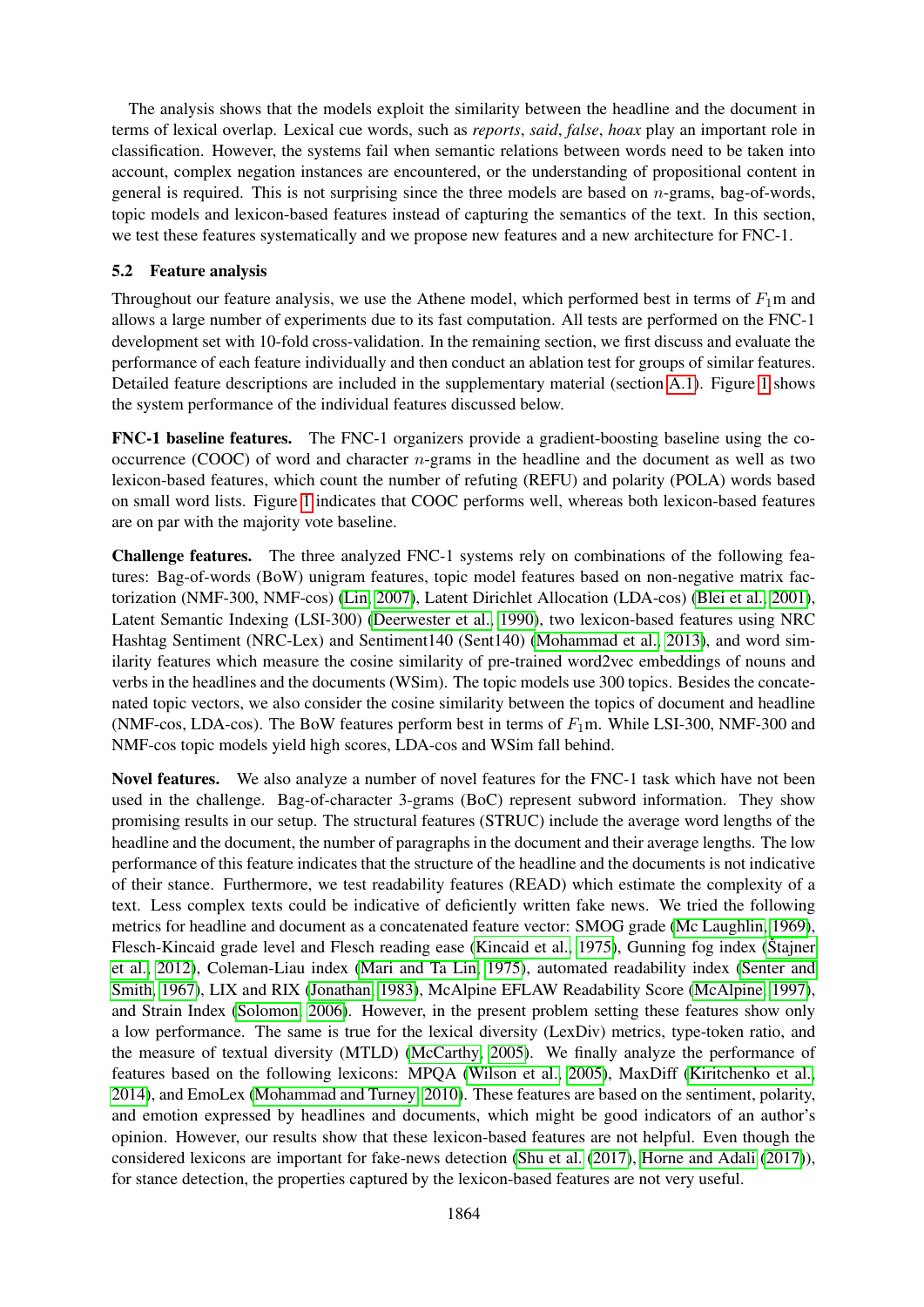<span id="page-6-0"></span>

Figure 1: Performance of the system based on individual features

Feature ablation test. We first remove all features that are more than 10% below the FNC-1 baseline, since they mostly predict the majority class and thus harm the  $F_1$ m score. In Figure [1,](#page-6-0) we mark these features with an asterisk (\*). To quantify their contribution, we perform an ablation test across three groups of related features: (1) BoW and BoC (BoW/C), (2) LSI-topic, NMF-topic, NMF-cos, LDA-cos (Topic), and (3) NRC-POS and WSim (Oth).

Table [4](#page-6-1) show the results of our ablation test. The BoW and BoC features have the biggest impact on the performance. While the topic models yield further improvements, the NRC-POS and WSim features are not helpful. Hence, we suggest BoW, BoC, and the four topic model based features as the most promising feature set.

We evaluate this feature set on the FNC-1 test dataset. The results are included in the *featMLP* row of Table [3](#page-3-1) for the *FNC-FNC* setting. Although *featMLP* with the revised feature selection outperforms the best performing FNC-1 system Athene in terms of  $F_1$ m and FNC score, the margin is not significant. Similar to the three FNC-1 systems, we observe a .2 performance drop between the development and test dataset. This is most likely because of the 100 new topics in the test dataset, which have not been seen during training. Thus, the evaluation on the test set can be considered as an out-of-domain prediction.

#### 5.3 Model analysis

In order to increase the overall performance, we conduct additional experiments with an ensemble of the three models *featMLP*, *TalosComb*, and *UCLMR* using hard voting. However, we could not significantly improve the results. Since all models struggle with the DSG class, we have applied different under- and over-sampling techniques to balance the class distribution, but also this technique did not yield improved results.

In the error analysis, we observed that the feature-based systems lack semantic understanding. Therefore, we combine a feature-based system with a model that is better able to capture the semantics based

<span id="page-6-1"></span>

|            | <b>Baselines</b> |      | Only        |      |      | All without   |      |      |        |      |
|------------|------------------|------|-------------|------|------|---------------|------|------|--------|------|
|            | Maj. vote FNC-1  |      | BoW/C Topic |      | Oth  | -BoW/C -Topic |      | -Oth | $All*$ | All  |
| <b>AGR</b> | 0.0              | .241 | .772        | .637 | 0.0  | .665          | .714 | .722 | .713   | .675 |
| <b>DSG</b> | 0.0              | .047 | .601        | .571 | 0.0  | .530          | .598 | .616 | .573   | .455 |
| DSC        | 0.0              | .738 | .874        | .838 | .731 | .841          | .863 | .876 | .870   | .835 |
| <b>UNR</b> | .835             | .970 | .991        | .983 | .964 | .982          | .989 | .995 | .993   | .989 |
| $F_1$ m    | .209             | .499 | .796        | .757 | .425 | .754          | .791 | .802 | .787   | .738 |

Table 4: Results of the feature ablation test. Baseline FNC-1 uses gradient boosting classifier with all FNC-1 baseline features. \* states that only the preselected features are used (see Figure [1\)](#page-6-0).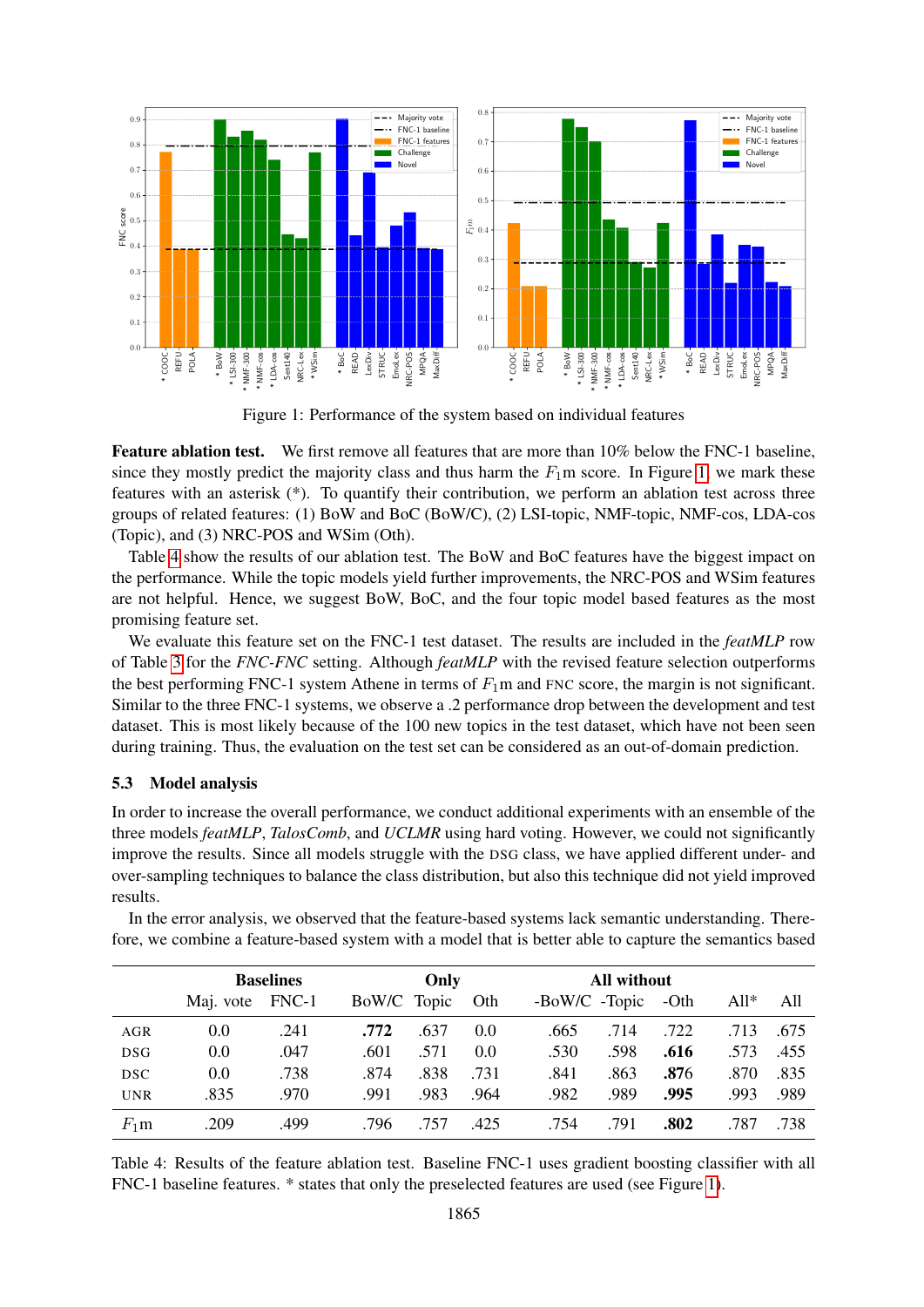#### <span id="page-7-2"></span>Headline: NHL expansion ahead? No, says Gary Bettman

Article body: It wasn't very long ago that NHL commissioner Gary Bettman was treating talk of expansion as though he was being asked if he'd like an epidemic of Ebola. But recently the nature of the rhetoric has changed so much that the question is becoming not if, but when. ...

Table 5: A correctly classified DSG instance by the *stackLSTM*

on word embeddings and sequential encoding. Sequential processing of information is important in order to get the meaning of the whole sentence, e.g. "It wasn't long ago that Gary Bettman was ready to expand NHL." VS. "It was long ago that Gary Bettman wasn't ready to expand NHL." In Figure [2,](#page-7-0) we introduce this *stackLSTM* model, which combines the best feature set found in the ablation test with a stacked long short-term memory (LSTM) network [\(Hermans and Schrauwen, 2013\)](#page-10-12). We use 50-dimensional GloVe word embeddings<sup>[7](#page-7-1)</sup> [\(Pennington et al., 2014\)](#page-11-15) in order to generate sequences of word vectors of a headline–document pair. For this, we concatenate a maximum of 100 tokens of the headline and the document. These embedded word sequences  $v_1, v_2, \ldots, v_n$  are fed through two stacked LSTMs with a hidden state size of 100 with a dropout of 0.2 each. The last hidden state of the second LSTM is concatenated with the feature set and fed into a 3-layer neural network with 600 neurons each. Finally, we add a dense layer with four neurons and softmax activation function in order to retrieve the class probabilities.

<span id="page-7-0"></span>

Figure 2: Model Architecture of the feature-rich stackLSTM

Table [3](#page-3-1) shows the performance of *stackLSTM* for the *FNC-FNC* setup. Our model outperforms all other methods in terms of F1m. The difference to Athene and *featMLP* is, however, not significant. An important advantage of *stackLSTM* is its improved performance for the DSG class, which is the most difficult one to predict due to the low number of instances. This means that *stackLSTM* correctly classifies a larger number of complex negation instances. The difference on this difficult DSG class between *stackLSTM* and all other methods is statistically significant (using Student's t-test). The model predicts more often for the DSG class and gets more of these examples correct without compromising the overall performance. One challenging DSG example, which was correctly classified by the *stackLSTM*, is given in Table [5.](#page-7-2)

#### 6 Analysis of the generalizability of the models

To test the robustness of the models (i.e. how well they generalize to new datasets), we introduce novel test data for document-level stance detection based on the Argument Reasoning Comprehension (ARC) task proposed by [Habernal et al.](#page-10-13) [\(2018\)](#page-10-13). In this section, we describe the dataset, analyze the models' performance, and perform cross-domain experiments.

ARC dataset. [Habernal et al.](#page-10-13) [\(2018\)](#page-10-13) manually select 188 debate topics with popular questions from the user debate section of the New York Times. For each topic, they collect user posts, which are highly ranked by other users, and create two claims representing two opposing views on the topic. Then, they

<span id="page-7-1"></span> $^{7}$ <http://nlp.stanford.edu/data/glove.twitter.27B.zip>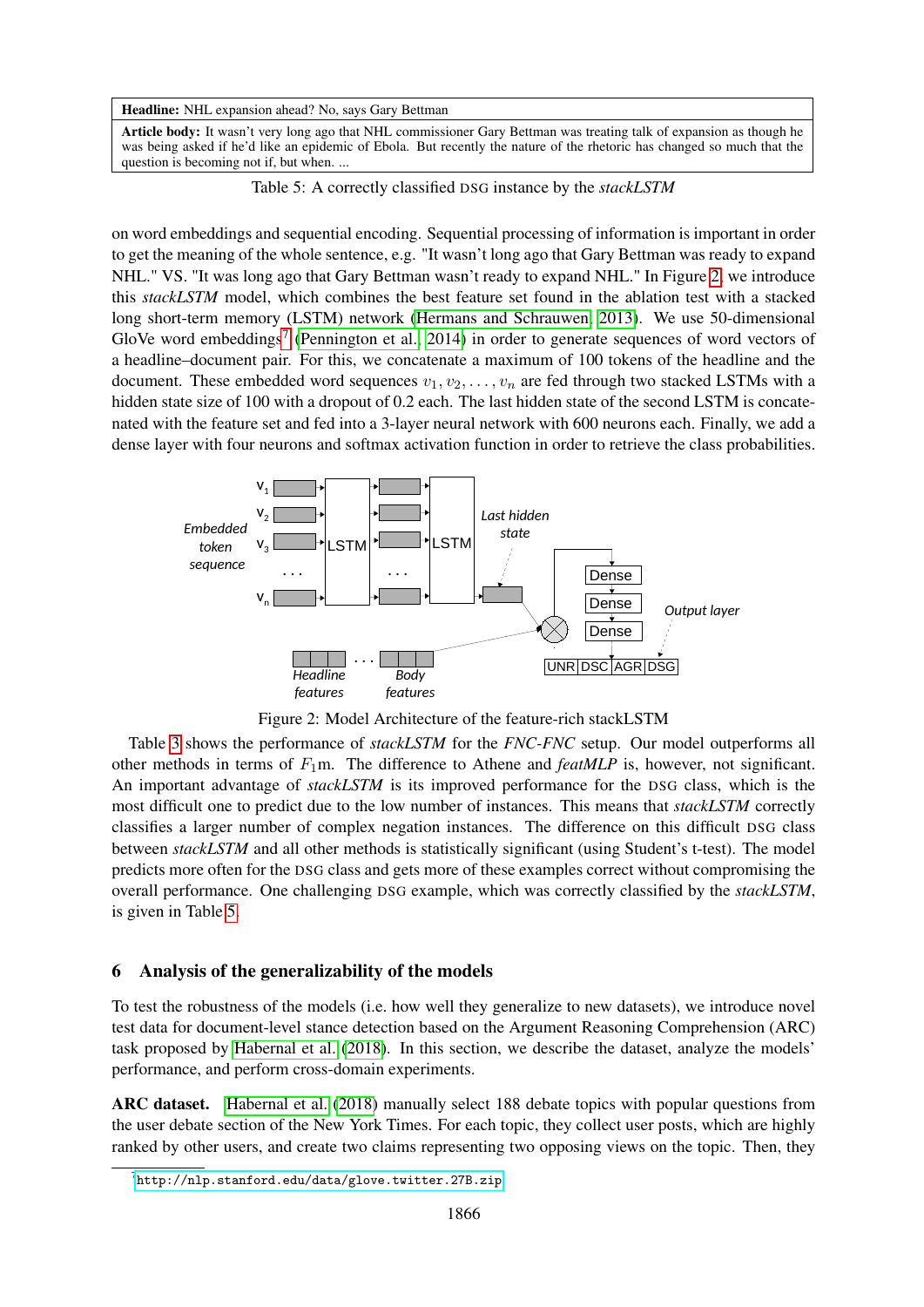<span id="page-8-1"></span>

| Dataset | headlines documents tokens instances AGR DSG DSC UNR |                                 |  |  |
|---------|------------------------------------------------------|---------------------------------|--|--|
| ARC     | 4.448 4.448                                          | 99 17,792 8.9% 10.0% 6.1% 75.0% |  |  |

<span id="page-8-0"></span>

| <b>Example from the original ARC dataset</b> |                                                                                                                                                                                          |                                                                                 |  |  |  |  |  |  |
|----------------------------------------------|------------------------------------------------------------------------------------------------------------------------------------------------------------------------------------------|---------------------------------------------------------------------------------|--|--|--|--|--|--|
| <b>Topic</b>                                 |                                                                                                                                                                                          | Do same-sex colleges play an important role in education, or are they outdated? |  |  |  |  |  |  |
| User post                                    | Only 40 women's colleges are left in the U.S. And, while there are a variety of opinions on their value, to the<br>women who have attended  them, they have been  tremendously valuable. |                                                                                 |  |  |  |  |  |  |
| <b>Claims</b>                                | 2. Same-sex colleges are still relevant<br>1. Same-sex colleges are outdated                                                                                                             |                                                                                 |  |  |  |  |  |  |
| Label                                        | Same-sex colleges are still relevant                                                                                                                                                     |                                                                                 |  |  |  |  |  |  |
|                                              | Generated instance in alignment with the FNC problem setting                                                                                                                             |                                                                                 |  |  |  |  |  |  |
| <b>Stance</b>                                | <b>Headline</b>                                                                                                                                                                          | <b>Document</b>                                                                 |  |  |  |  |  |  |
| AGR                                          | Same-sex colleges are still relevant                                                                                                                                                     | Only 40 women's colleges are left in the U.S                                    |  |  |  |  |  |  |

Table 7: Example of the original ARC dataset and the generated instance to align with FNC dataset

ask crowd workers to decide whether a user post supports either of the two opposing claims or does not express a stance at all. This Argument Reasoning Comprehension (ARC) dataset consists of typical controversial topics from the news domain, such as *immigration*, *schooling issues*, or *international affairs*. While this is similar to the FNC-1 dataset, there are significant differences, as a user post is typically a multi-sentence statement representing one viewpoint on the topic. In contrast, the news articles of FNC-1 are longer and usually provide more balanced and detailed perspective on an issue.

To allow using the ARC data for our FNC stance detection setup, we consider each user post as a document and randomly select one of the two claims as the headline. We label the claim–document pair as AGR if the claim has also been chosen by the workers, as DSG if the workers chose the opposite claim, and as DSC if the workers selected neither claim. Table [7](#page-8-0) shows an example of our revised ARC corpus structure. In order to generate the unrelated instances, we randomly match the user posts with claims, but avoid that a user post is assigned to a claim from the same topic. Table [6](#page-8-1) provides basic corpus statistics. For training and testing, we split the corpus into 80% training/validation set and 20% testing set.

As for the FNC-1 corpus, we have also determined a human upper bound for the ARC dataset. Five subjects annotate 200 samples using the four classes. Even though the overall Fleiss'  $\kappa = .614$  is slightly lower compared to the FNC-1 corpus, the agreement for the three related classes AGR, DSG, and DSC is higher ( $\kappa = .383$ ) than for FNC-1. The human upper bound based on MACE is  $F_1$ m = .773. Table [9](#page-9-1) contains also the class-wise  $F_1$  scores.

In-domain experiments ARC-ARC: The in-domain results for the ARC corpus listed in Table [8](#page-9-2) show that the overall performance of all models decreases. Since the models have been constructed to perform well on the FNC-1 dataset, this is not surprising. Nevertheless, for the ARC corpus, the models are better able to distinguish between AGR and DSG instances. We assume this is because the number of DSG instances is substantially larger and is similar to the number AGR instances. The classification of the DSC instances, on the other hand, turns out to be more challenging on the ARC corpus. This is because even if a user post is related to the claim, it often does not explicitly refer to it. With *TalosComb* being best, the Talos models were better able to generalize to the new data. Even though the *stackLSTM* is again better on the more difficult minority class (in this case DSC), the structure and features of *TalosComb* seem to be more appropriate for this problem setting.

Cross-domain experiments: In the cross-domain setting we train on the training data of one corpus and evaluate on the test data of the other corpus. The experiments in Table [9](#page-9-1) show that the performance of the models is substantially better than the majority vote baseline. We therefore conclude that the two problem settings are related and exhibit a common structure. The results suggest that *TalosComb* is best able to learn from the ARC corpus, as it is also superior in the *ARC-FNC* setting. The *stackLSTM*, on the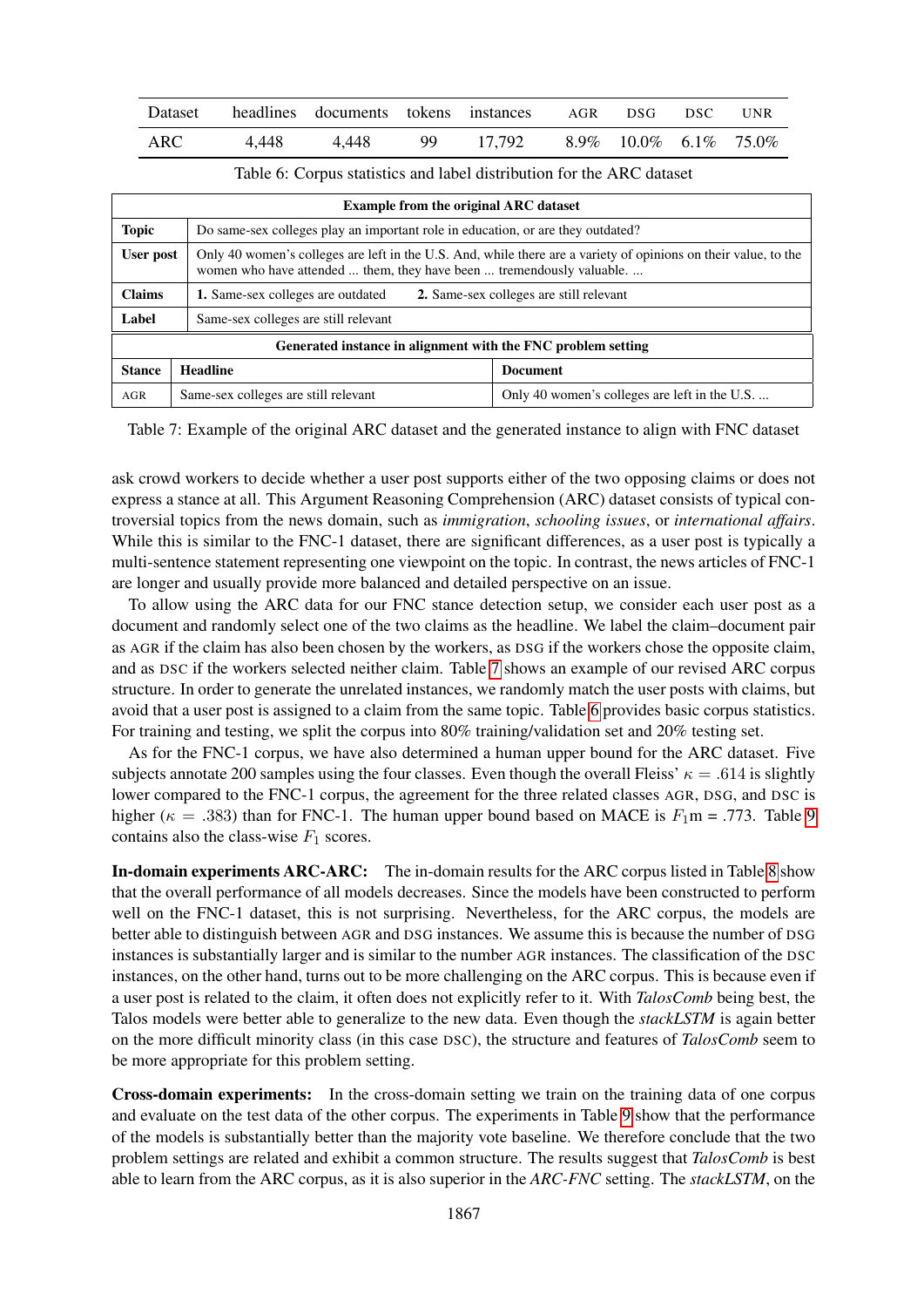<span id="page-9-2"></span>

|                | <b>ARC-ARC</b> |                               |                     |     |                     |      |  |  |  |  |
|----------------|----------------|-------------------------------|---------------------|-----|---------------------|------|--|--|--|--|
| <b>Systems</b> |                | FNC $F_1$ m AGR DSG DSC UNR   |                     |     |                     |      |  |  |  |  |
| Majority vote  | .430           | .214                          | 0.0                 | 0.0 | 0.0                 | .857 |  |  |  |  |
| TalosComb      |                | .725 .573 .593 .598 .160 .944 |                     |     |                     |      |  |  |  |  |
| Athene         | .680           | .548 .516 .482 .190           |                     |     |                     | -933 |  |  |  |  |
| <b>UCLMR</b>   | .667           |                               |                     |     | 519 517 503 121     | .932 |  |  |  |  |
| featMLP        | -690           |                               |                     |     | .526 .526 .506 .144 | .934 |  |  |  |  |
| stackLSTM      | -685           |                               | .524 .451 .518 .194 |     |                     | .935 |  |  |  |  |
| Upper bound    | -796           |                               | 773 710 857 571     |     |                     | .954 |  |  |  |  |

Table 8: FNC,  $F_1$ m, and class-wise  $F_1$  scores for the analyzed models on in-domain experiments

<span id="page-9-1"></span>

| <b>Systems</b> | <b>FNC-ARC</b> |                               |                          |               |             |      | <b>ARC-FNC</b> |                               |                |               |               |       |
|----------------|----------------|-------------------------------|--------------------------|---------------|-------------|------|----------------|-------------------------------|----------------|---------------|---------------|-------|
|                |                | FNC $F_1$ m AGR DSG DSC UNR   |                          |               |             |      |                | FNC $F_1$ m AGR DSG DSC UNR   |                |               |               |       |
| Majority vote  |                | $.430$ $.214$                 | $0.0^{\circ}$            | $0.0^{\circ}$ | 0.0         | .857 |                | $.394$ $.210$                 | 0.0            | $0.0^{\circ}$ | $0.0^{\circ}$ | .839  |
| TalosComb      |                | .584 .365 .336 0.0            |                          |               | $.195$ .929 |      |                | $.607$ .388                   | .279 .183 .113 |               |               | .977  |
| Athene         |                | .523 .340 .340 .244 .138 .894 |                          |               |             |      |                | .548 .321                     | .277.097       |               | .028          | .882  |
| <b>UCLMR</b>   |                | .557 .358 .271 .064 .201 .896 |                          |               |             |      |                | .482 .288 .234 .109 .080 .728 |                |               |               |       |
| featMLP        |                | .586 .389 .321 .159 .171 .906 |                          |               |             |      |                | .585 .351 .322 .111 .033      |                |               |               | - 939 |
| stackLSTM      | .591           |                               | .401 .321 .191 .182 .910 |               |             |      |                | $.613$ $.373$                 | .343 .116 .082 |               |               | .950  |
| Upper bound    |                | .796773                       | .710                     | .857.571.954  |             |      |                | .859 .754 .588                |                | .667.765      |               | .997  |

Table 9: FNC,  $F_1$ m and class-wise  $F_1$  scores( $F_1$ m) based on cross-domain experiments

other hand, yields best results when trained on the FNC corpus as the *FNC-ARC* setting suggests.

## 7 Discussion and conclusion

In this paper, we conducted a thorough analysis of the Fake News Challenge stage one stance detection task. Although this is common for shared tasks, there is yet no analysis or reproduction study of this task, which is why we close this gap. Given that the challenge has attracted much attention in the NLP community with 50 participating teams, a detailed analysis is valuable as it provides insights into the problem setting and lessons learned for upcoming competitions. In our investigation, we evaluated the performance of the three top-scoring systems, critically assessed the experimental setup, and performed a detailed feature analysis, in which we identify high-performing features for the task yielding a new model. We conducted an error analysis and found that the models mostly rely on the lexical overlap for classification. To assess how well the models generalize to a similar problem setting, we experimented with a second, newly derived corpus. We also propose a new evaluation metric based on  $F_1$  scores, since the challenge's metric is highly affected by the imbalanced class distribution of the test data. Using this evaluation setup, the ranking of the top three systems changes. Based on our analysis, we conclude that the investigated stance detection problem is challenging, since the best performing features are not yet able to resolve the difficult cases. Thus, more sophisticated machine learning techniques are needed, which have a deeper semantic understanding, and are able to determine the stance on the basis of propositional content instead of relying on lexical features.

## 8 Acknowledgements

This work has been supported by the German Research Foundation as part of the Research Training Group "Adaptive Preparation of Information from Heterogeneous Sources" (AIPHES) at the Technische Universität Darmstadt under grant No. GRK 1994/1.

## References

<span id="page-9-0"></span>Ron Artstein and Massimo Poesio. 2008. Inter-coder agreement for computational linguistics. *Computational Linguistics* 34(4):555–596.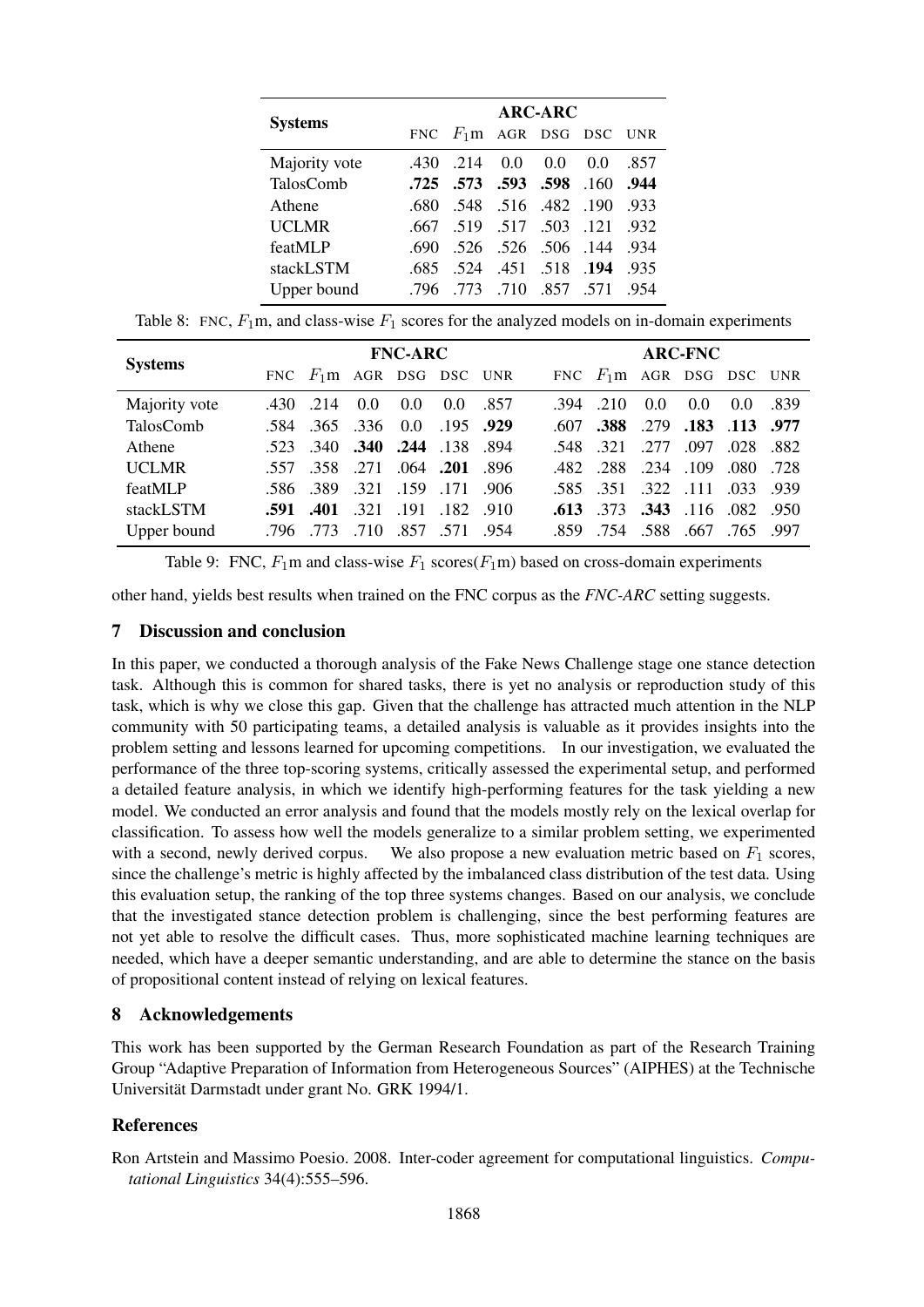- <span id="page-10-1"></span>Isabelle Augenstein, Tim Rocktäschel, Andreas Vlachos, and Kalina Bontcheva. 2016. Stance detection with bidirectional conditional encoding. In *Proceedings of the 2016 Conference on Empirical Methods in Natural Language Processing (EMNLP)*. Austin, TX, USA, pages 876–885.
- <span id="page-10-9"></span>David M. Blei, Andrew Y. Ng, and Michael I. Jordan. 2001. Latent dirichlet allocation. In *Advances in Neural Information Processing Systems 14 (NIPS)*. Vancouver, BC, Canada, pages 601–608.
- <span id="page-10-6"></span>Peter Bourgonje, Julian Moreno Schneider, and Georg Rehm. 2017. From Clickbait to Fake News Detection: An Approach based on Detecting the Stance of Headlines to Articles. In *Proceedings of the EMNLP 2017 Workshop 'Natural Language Processing meets Journalism'*. Copenhagen, Denmark, pages 84–89.
- <span id="page-10-14"></span>Sanjiv R. Das and Mike Y. Chen. 2007. Yahoo! for Amazon: Sentiment Extraction from Small Talk on the Web. *Management Science* 53(9):1375–1388.
- <span id="page-10-7"></span>Richard Davis and Chris Proctor. 2017. Fake News, Real Consequences: Recruiting Neural Networks for the Fight Against Fake News. Online: [http://web.stanford.edu/class/cs224n/reports/](http://web.stanford.edu/class/cs224n/reports/2761239.pdf) [2761239.pdf](http://web.stanford.edu/class/cs224n/reports/2761239.pdf). Accessed: 2018-03-16.
- <span id="page-10-10"></span>Scott Deerwester, Susan T Dumais, George W Furnas, Thomas K Landauer, and Richard Harshman. 1990. Indexing by latent semantic analysis. *Journal of the American society for information science* 41(6):391.
- <span id="page-10-0"></span>Leon Derczynski, Kalina Bontcheva, Maria Liakata, Rob Procter, Geraldine Wong Sak Hoi, and Arkaitz Zubiaga. 2017. SemEval-2017 Task 8: RumourEval: Determining rumour veracity and support for rumours. In *Proceedings of the 11th International Workshop on Semantic Evaluation (SemEval)*. Vancouver, BC, Canada, pages 69–76.
- <span id="page-10-2"></span>Jiachen Du, Ruifeng Xu, Yulan He, and Lin Gui. 2017. Stance classification with target-specific neural attention. In *Proceedings of the Twenty-Sixth International Joint Conference on Artificial Intelligence (IJCAI)*. Melbourne, Australia, pages 3988–3994.
- <span id="page-10-4"></span>William Ferreira and Andreas Vlachos. 2016. Emergent: a novel data-set for stance classification. In *Proceedings of the 2016 Conference of the North American Chapter of the Association for Computational Linguistics: Human Language Technologies (NAACL/HLT)*. San Diego, CA, USA, pages 1163–1168.
- <span id="page-10-8"></span>Joseph L. Fleiss. 1971. Measuring nominal scale agreement among many raters. *Psychological bulletin* 76(5):378.
- <span id="page-10-13"></span>Ivan Habernal, Henning Wachsmuth, Iryna Gurevych, and Benno Stein. 2018. The argument reasoning comprehension task: Identification and reconstruction of implicit warrants. In *Proceedings of the 2018 Conference of the North American Chapter of the Association for Computational Linguistics: Human Language Technologies (NAACL/HLT)*. New Orleans, LA, USA, pages 1930–1940.
- <span id="page-10-5"></span>Andreas Hanselowski, Avinesh PVS, Benjamin Schiller, and Felix Caspelherr. 2017. Description of the system developed by team Athene in the FNC-1, 2017. Online: [https://github.com/](https://github.com/hanselowski/athene_ system/blob/master/system_description_athene.pdf) [hanselowski/athene\\_system/blob/master/system\\_description\\_athene.pdf](https://github.com/hanselowski/athene_ system/blob/master/system_description_athene.pdf). Accessed: 2018-03-13.
- <span id="page-10-3"></span>Kazi Saidul Hasan and Vincent Ng. 2013. Stance Classification of Ideological Debates: Data, Models, Features, and Constraints. In *Proceedings of the Sixth International Joint Conference on Natural Language Processing (IJCNLP)*. Nagoya, Japan, pages 1348–1356.
- <span id="page-10-12"></span>Michiel Hermans and Benjamin Schrauwen. 2013. Training and analysing deep recurrent neural networks. In *Advances in neural information processing systems 26 (NIPS)*. Stateline, NV, USA, pages 190–198.
- <span id="page-10-11"></span>Benjamin D. Horne and Sibel Adali. 2017. This Just In: Fake News Packs a Lot in Title, Uses Simpler, Repetitive Content in Text Body, More Similar to Satire than Real News. In *Proceedings of the ICWSM 2017 Workshop on News and Public Opinion*. Montréal, QC, Canada, pages 759–766.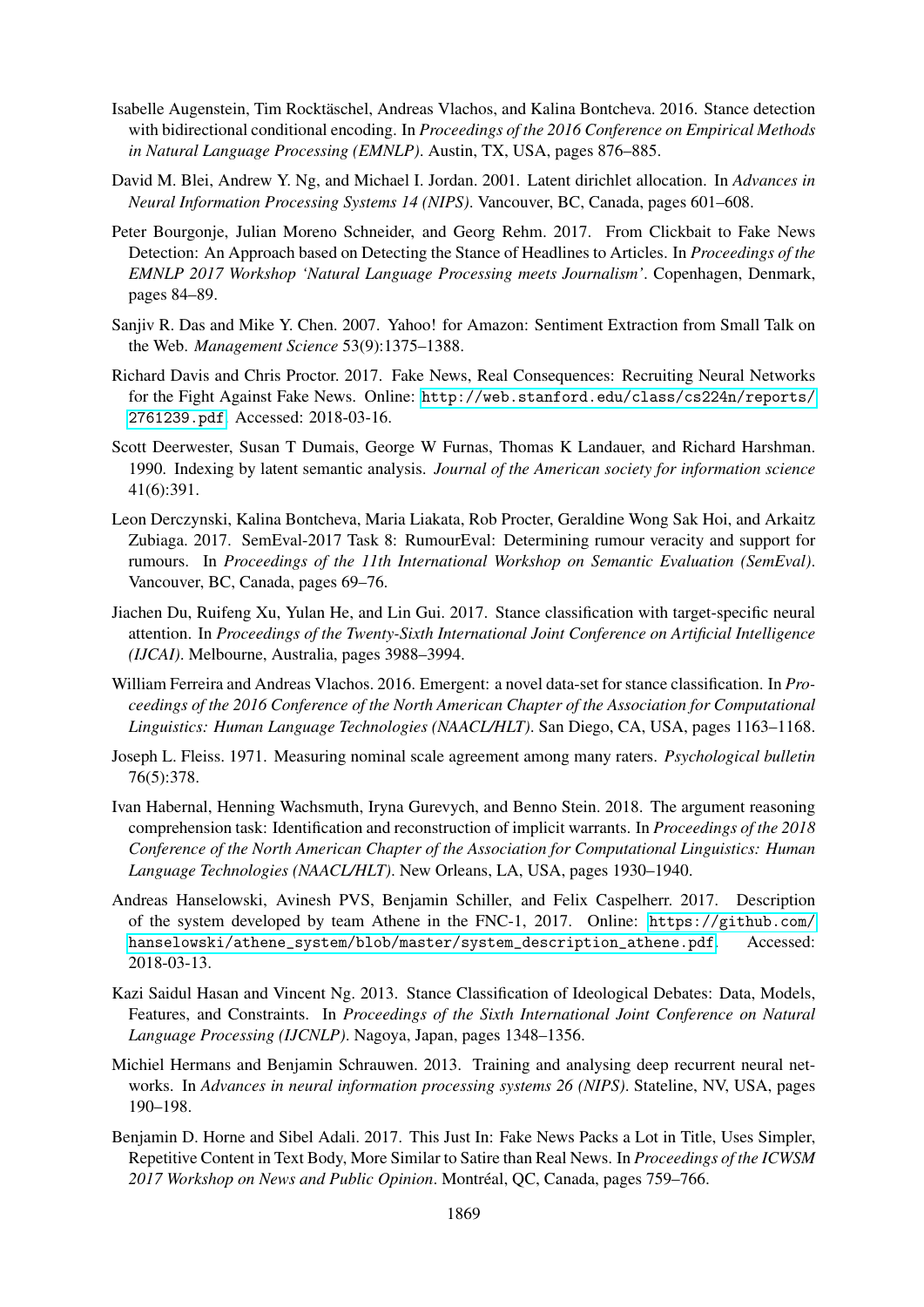- <span id="page-11-4"></span>Dirk Hovy, Taylor Berg-Kirkpatrick, Ashish Vaswani, and Eduard Hovy. 2013. Learning Whom to Trust with MACE. In *Proceedings of the 2013 Conference of the North American Chapter of the Association for Computational Linguistics: Human Language Technologies (NAACL/HLT)*. Atlanta, GA, USA, pages 1120–1130.
- <span id="page-11-10"></span>Anderson Jonathan. 1983. Lix and Rix: Variations on a Little-known Readability Index. *Journal of Reading* 26(6):490–496.
- <span id="page-11-8"></span>J. Peter Kincaid, Robert P. Fishburne Jr, Richard L. Rogers, and Brad S. Chissom. 1975. Derivation of new readability formulas (automated readability index, fog count and flesch reading ease formula) for navy enlisted personnel. Research Branch Report 8-75, Naval Technical Training Command, Millington, TN, USA.
- <span id="page-11-13"></span>Svetlana Kiritchenko, Xiaodan Zhu, and Saif M. Mohammad. 2014. Sentiment analysis of short informal texts. *Journal of Artificial Intelligence Research* 50:723–762.
- <span id="page-11-5"></span>Chih-Jen Lin. 2007. Projected gradient methods for nonnegative matrix factorization. *Neural Computation* 19(10):2756–2779.
- <span id="page-11-1"></span>Michal Lukasik, P.K. Srijith, Duy Vu, Kalina Bontcheva, Arkaitz Zubiaga, and Trevor Cohn. 2016. Hawkes processes for continuous time sequence classification: an application to rumour stance classification in twitter. In *Proceedings of 54th Annual Meeting of the Association for Computational Linguistics (ACL)*. Berlin, Germany, pages 393–398.
- <span id="page-11-9"></span>Coleman Mari and Liau Ta Lin. 1975. A computer readability formula designed for machine scoring. *Journal of Applied Psychology* 60(2):283.
- <span id="page-11-7"></span>G. Harry Mc Laughlin. 1969. SMOG grading—a new readability formula. *Journal of reading* 12(8):639– 646.
- <span id="page-11-11"></span>Rachel McAlpine. 1997. *Global English for global business*. Longman.
- <span id="page-11-12"></span>Philip M. McCarthy. 2005. An assessment of the range and usefulness of lexical diversity measures and the potential of the measure of textual, lexical diversity (MTLD). *Dissertation Abstracts International* 66:12.
- <span id="page-11-2"></span>Saif M. Mohammad, Svetlana Kiritchenko, Parinaz Sobhani, Xiaodan Zhu, and Colin Cherry. 2016. SemEval-2016 Task 6: Detecting Stance in Tweets. In *Proceedings of the 10th International Workshop on Semantic Evaluation (SemEval)*. San Diego, CA, USA, pages 31–41.
- <span id="page-11-6"></span>Saif M. Mohammad, Svetlana Kiritchenko, and Xiaodan Zhu. 2013. NRC-Canada: Building the Stateof-the-Art in Sentiment Analysis of Tweets. In *Proceedings of the Seventh International Workshop on Semantic Evaluation (SemEval)*. Atlanta, GA, USA, pages 321–327.
- <span id="page-11-14"></span>Saif M. Mohammad and Peter D. Turney. 2010. Emotions Evoked by Common Words and Phrases: Using Mechanical Turk to Create an Emotion Lexicon. In *Proceedings of the NAACL/HLT 2010 Workshop on Computational Approaches to Analysis and Generation of Emotion in Text*. Los Angeles, CA, USA, pages 26–34.
- <span id="page-11-16"></span>Saif M. Mohammad and Peter D. Turney. 2013. Crowdsourcing a word-emotion association lexicon 29(3):436–465.
- <span id="page-11-15"></span>Jeffrey Pennington, Richard Socher, and Christopher D. Manning. 2014. Glove: Global vectors for word representation. In *Proceedings of the 2014 Conference on Empirical Methods in Natural Language Processing (EMNLP)*. Doha, Qatar, pages 1532–1543.
- <span id="page-11-0"></span>Dean Pomerleau and Delip Rao. 2017. The Fake News Challenge: Exploring how artificial intelligence technologies could be leveraged to combat fake news. <http://www.fakenewschallenge.org/>. Accessed: 2017-10-20.
- <span id="page-11-3"></span>Benjamin Riedel, Isabelle Augenstein, Georgios P Spithourakis, and Sebastian Riedel. 2017. A simple but tough-to-beat baseline for the fake news challenge stance detection task. *arXiv preprint arXiv:1707.03264* .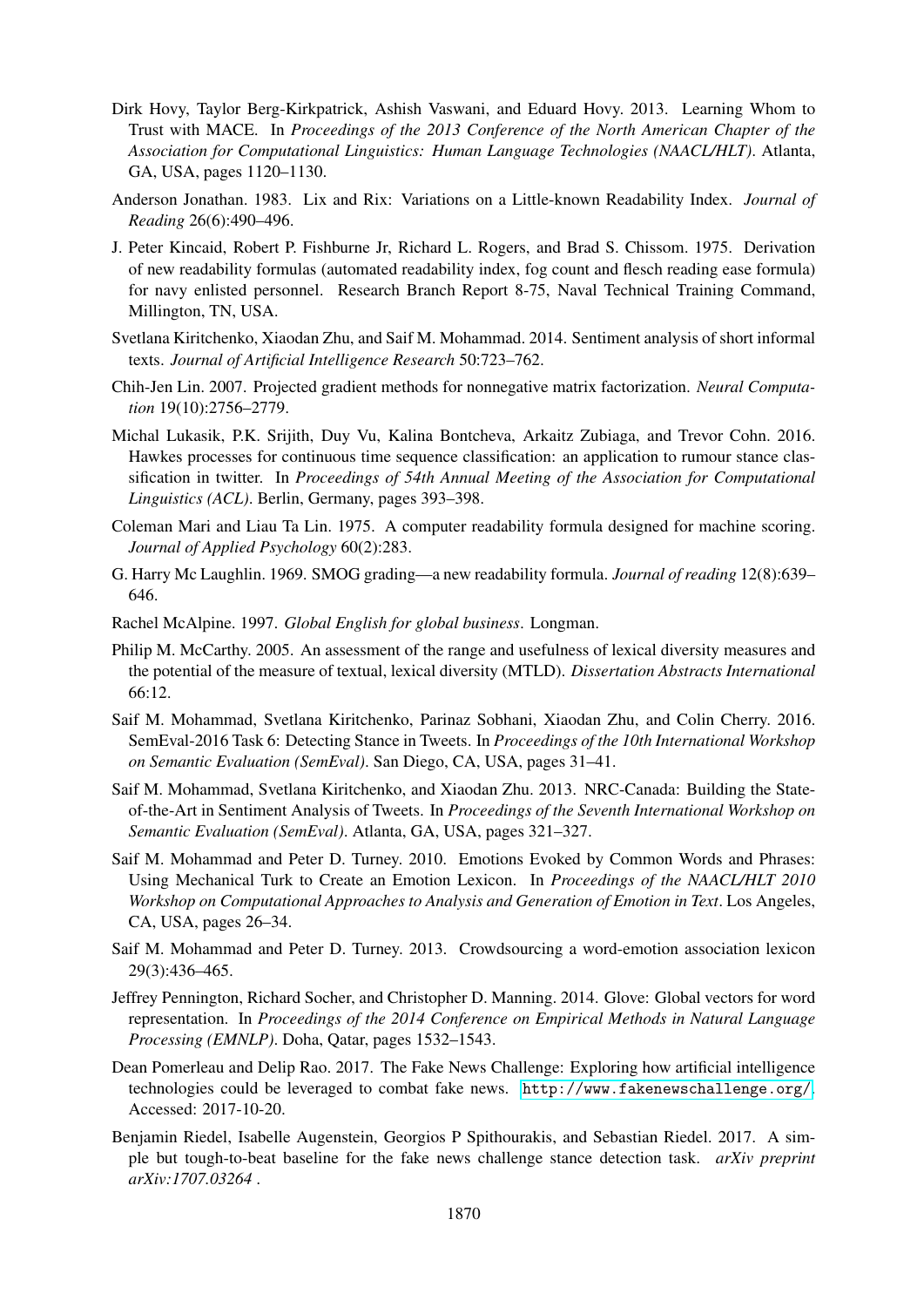- <span id="page-12-14"></span>Sara Rosenthal, Preslav Nakov, Svetlana Kiritchenko, Saif Mohammad, Alan Ritter, and Veselin Stoyanov. 2015. SemEval-2015 Task 10: Sentiment Analysis in Twitter. In *Proceedings of the 9th International Workshop on Semantic Evaluation (SemEval)*. Denver, CO, USA, pages 451–463.
- <span id="page-12-6"></span>Baird Sean, Sibley Doug, and Pan Yuxi. 2017. Talos Targets Disinformation with Fake News Challenge Victory. [http://blog.talosintelligence.com/2017/06/talos-fake-news-challenge.](http://blog.talosintelligence.com/2017/06/talos-fake-news-challenge.html) [html](http://blog.talosintelligence.com/2017/06/talos-fake-news-challenge.html). Accessed: 2017-12-02.
- <span id="page-12-10"></span>R.J. Senter and Edgar A. Smith. 1967. Automated readability index. Technical Report AMRL-TR-66- 220, University of Cincinnati.
- <span id="page-12-13"></span>Kai Shu, Amy Sliva, Suhang Wang, Jiliang Tang, and Huan Liu. 2017. Fake news detection on social media: A data mining perspective. *ACM SIGKDD Explorations Newsletter* 19(1):22–36.
- <span id="page-12-8"></span>Craig Silverman. 2017. Emergent: A real-time rumor tracker. Online: <http://www.emergent.info/>. Accessed: 2017-12-13.
- <span id="page-12-11"></span>N. Watson Solomon. 2006. *Strain Index: A New Readability Formula*. Master thesis, Madurai Kamaraj University.
- <span id="page-12-2"></span>Swapna Somasundaran and Janyce Wiebe. 2010. Recognizing stances in ideological on-line debates. In *Proceedings of the NAACL/HLT 2010 Workshop on Computational Approaches to Analysis and Generation of Emotion in Text*. Los Angeles, CA, USA, pages 116–124.
- <span id="page-12-1"></span>Dhanya Sridhar, James R. Foulds, Bert Huang, Lise Getoor, and Marilyn A. Walker. 2015. Joint models of disagreement and stance in online debate. In *Proceedings of the 53rd Annual Meeting of the Association for Computational Linguistics and the 7th International Joint Conference on Natural Language Processing of the Asian Federation of Natural Language Processing (ACL/IJCNLP)*. Beijing, China, pages 116–125.
- <span id="page-12-3"></span>Christian Stab and Iryna Gurevych. 2017. Parsing argumentation structures in persuasive essays. *Computational Linguistics* 43(3):619–659.
- <span id="page-12-9"></span>Sanja Štajner, Richard Evans, Constantin Orasan, and Ruslan Mitkov. 2012. What can readability mea- ˘ sures really tell us about text complexity. In *Proceedings of the LREC 2012 Workshop on Natural Language Processing for Improving Textual Accessibility (NLP4ITA)*. Istanbul, Turkey, pages 14–21.
- <span id="page-12-5"></span>Mariona Taulé, Maria Antònia Martí, Francisco M. Rangel Pardo, Paolo Rosso, Cristina Bosco, and Viviana Patti. 2017. Overview of the Task on Stance and Gender Detection in Tweets on Catalan Independence. In *Proceedings of the Second Workshop on Evaluation of Human Language Technologies for Iberian Languages (IberEval) co-located with 33th Conference of the Spanish Society for Natural Language Processing (SEPLN)*. Murcia, Spain, pages 157–177.
- <span id="page-12-7"></span>James Thorne, Mingjie Chen, Giorgos Myrianthous, Jiashu Pu, Xiaoxuan Wang, and Andreas Vlachos. 2017. Fake news stance detection using stacked ensemble of classifiers. In *Proceedings of the EMNLP 2017 Workshop 'Natural Language Processing meets Journalism'*. Copenhagen, Denmark, pages 80– 83.
- <span id="page-12-0"></span>Marilyn A. Walker, Pranav Anand, Robert Abbott, and Ricky Grant. 2012. Stance classification using dialogic properties of persuasion. In *Proceedings of the 2012 Conference of the North American Chapter of the Association for Computational Linguistics: Human Language Technologies (NAACL/HLT)*. Montréal, QC, Canada, pages 592–596.
- <span id="page-12-12"></span>Theresa Wilson, Janyce Wiebe, and Paul Hoffmann. 2005. Recognizing contextual polarity in phraselevel sentiment analysis. In *Proceedings of the Conference on Human Language Technology and Empirical Methods in Natural Language Processing (HLT/EMNLP)*. Vancouver, BC, Canada, pages 347–354.
- <span id="page-12-4"></span>Guido Zarrella and Amy Marsh. 2016. MITRE at SemEval-2016 Task 6: Transfer Learning for Stance Detection. In *Proceedings of the 10th International Workshop on Semantic Evaluation (SemEval-2016)*. San Diego, CA, USA, pages 458–463.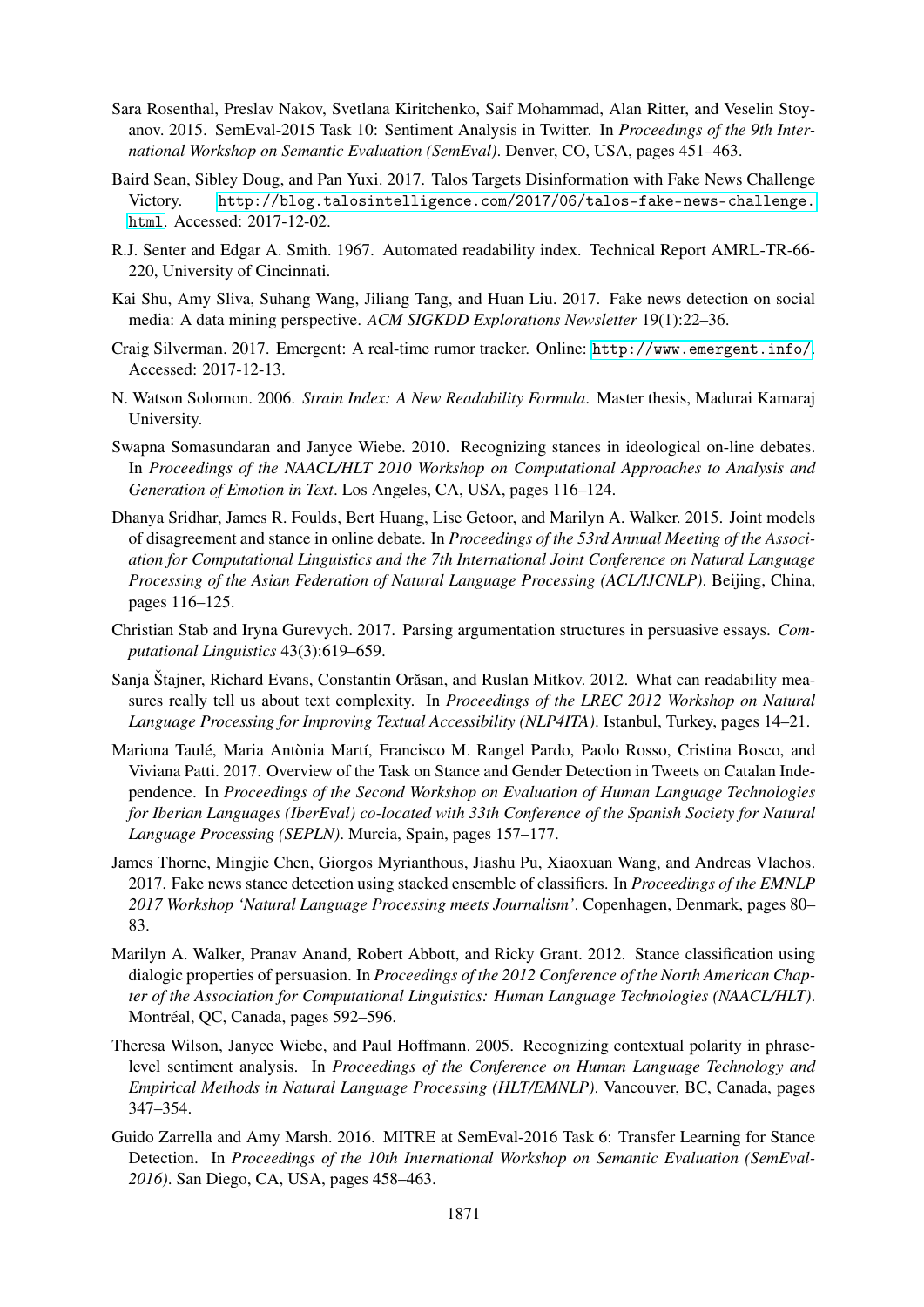<span id="page-13-1"></span>Xiaodan Zhu, Svetlana Kiritchenko, and Saif M. Mohammad. 2014. NRC-Canada-2014: Recent Improvements in the Sentiment Analysis of Tweets. In *Proceedings of the 8th International Workshop on Semantic Evaluation (SemEval)*. Dublin, Ireland, pages 443–447.

## A Supplemental Material

### <span id="page-13-0"></span>A.1 Features: Detailed description

- BoW/BoC features We use bag-of-words (BoW) 1- and 2-grams with 5,000 tokens vocabulary for the headline as well as the document. For the BoW feature, based on a technique by [Das and Chen](#page-10-14) [\(2007\)](#page-10-14), we add a negation tag "\_NEG" as prefix to every word between special negation keywords (e.g. "not", "never", "no") until the next punctuation mark appears. For the bag-of-characters (BoC) 3-grams are chosen with 5,000 tokens vocabulary, too. For the BoW/BoC feature we use the TF to extract the vocabulary and to build the feature vectors of headline and document. The resulting TF vectors of headline and document get concatenated afterwards. Feature *co-occurrence* (FNC-1 baseline feature) counts how many times word 1-/2-/4-grams, character 2-/4-/8-/16-grams, and stop words of the headline appear in the first 100, first 255 characters of the document, and how often they appear in the document overall.
- Topic models We use non-negative matrix factorization (NMF) [\(Lin, 2007\)](#page-11-5), latent semantic indexing (LSI) [\(Deerwester et al., 1990\)](#page-10-10), and latent Dirichlet allocation (LDA) [\(Blei et al., 2001\)](#page-10-9) to create topic models out of which we create independent features. For each topic model, we extract 300 topics out of the headline and document texts. Afterwards, we compute the similarity of headlines and bodies to the found topics separately and either concatenate the feature vectors (NMF, LSI) or calculate the cosine distance between them as a single valued feature (NMF, LDA).
- Lexicon-based features These features are based on the NRC Hashtag Sentiment and Sentiment140 lexicon [\(Kiritchenko et al., 2014;](#page-11-13) [Mohammad et al., 2013;](#page-11-6) [Zhu et al., 2014\)](#page-13-1), as well as for the MPQA lexicon [\(Wilson et al., 2005\)](#page-12-12) and MaxDiff Twitter lexicon [\(Rosenthal et al., 2015;](#page-12-14) [Kiritchenko et al.,](#page-11-13) [2014\)](#page-11-13). All named lexicons hold values that signal the sentiment/polarity for each word. The features are computed separately for headline and document, and constructed as proposed by [Mohammad](#page-11-6) [et al.](#page-11-6) [\(2013\)](#page-11-6): First, we count how many words with positive, negative, and without polarity are found in the text. Two features sum up the positive and negative polarity values of the words in the texts and another two features are set by finding the word with the maximum positive and negative polarity value in the text. Finally, the last word in the text with negative or positive polarity is taken as a feature. Since the MaxDiff Twitter lexicon also contains 2-grams, we decide to take them into account as well, whereas for the other lexicons only 1-grams incorporated. Additionally, we base features on the EmoLex lexicon [\(Mohammad and Turney, 2010,](#page-11-14) [2013\)](#page-11-16). For all its words, it holds up to eight emotions (anger, fear, anticipation, trust, surprise, sadness, joy, disgust), based on the context they frequently appear in. For headline and document respectively, the emotions for all words are counted as a feature vector. The resulting vectors for headline and document are then concatenated. Lastly, the baseline features *polarity words* and *refuting words* are added. The first one counts refuting words (e.g. "fake", "hoax"), divides the sum by two, and takes the remainder as a feature signaling the polarity of headline or document. The latter one sets a binary feature for each refuting word (e.g. "fraud", "deny") appearing in the headline or document.
- Readability features We measure the readability of headline and document with SMOG grade (only document), Flesch-Kincaid grade level, Flesch reading ease, and Gunning fog index [\(Štajner et al.,](#page-12-9) [2012\)](#page-12-9), Coleman-Liau index [\(Mari and Ta Lin, 1975\)](#page-11-9), automated readability index [\(Senter and](#page-12-10) [Smith, 1967\)](#page-12-10), LIX and RIX [\(Jonathan, 1983\)](#page-11-10), McAlpine EFLAW Readability Score [\(McAlpine,](#page-11-11) [1997\)](#page-11-11), Strain Index [\(Solomon, 2006\)](#page-12-11). The SMOG grade is only valid if a text has at least 30 sentences, and thus is only implemented for the bodies.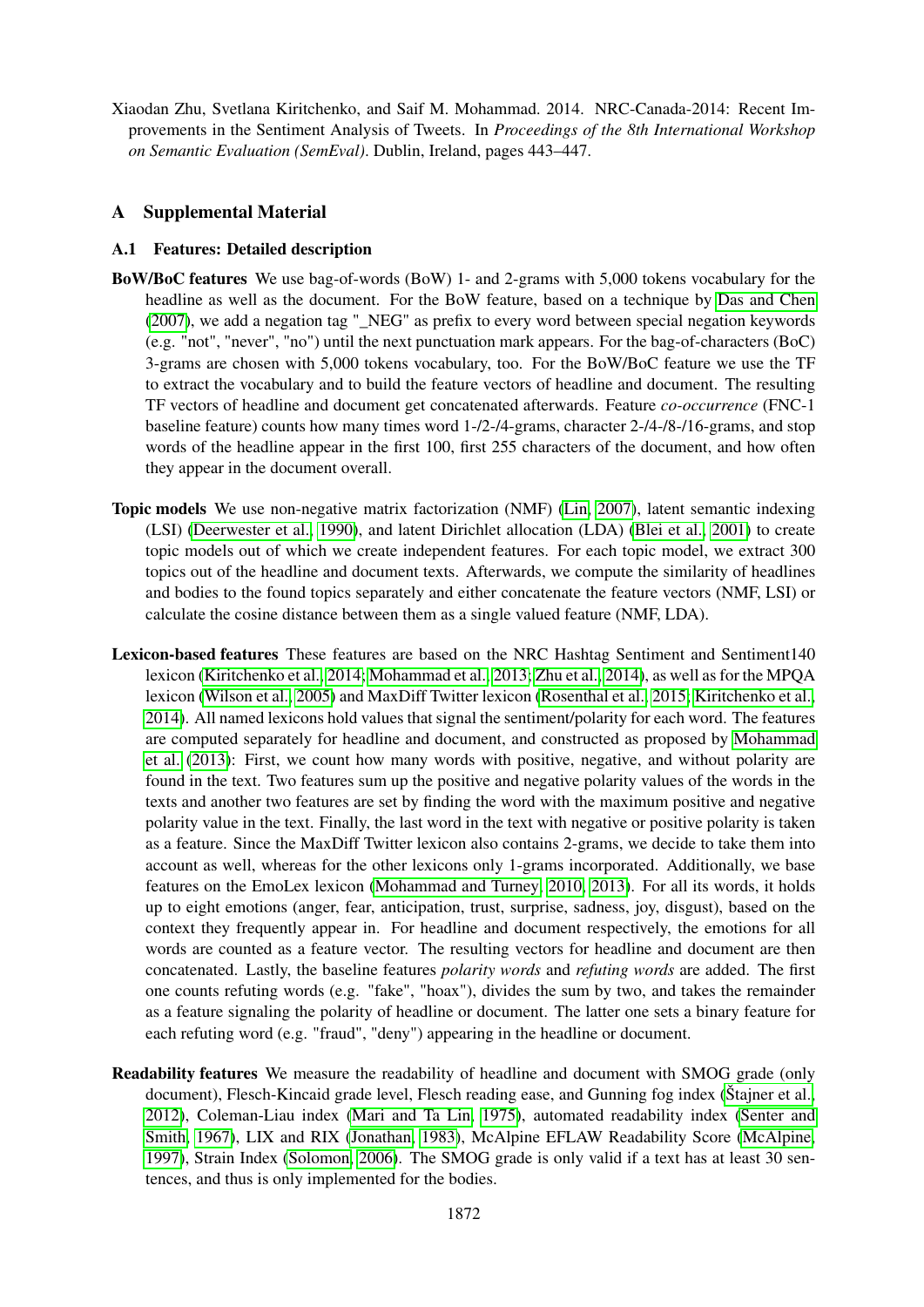- Lexical features As lexical features we implement the type-token-ratio (TTR) and the measure of textual lexical diversity (MTLD) [\(McCarthy, 2005\)](#page-11-12) for the document, and only type-token-ratio for the headline, since MTLD needs at least 50 tokens to be valid. Also, the baseline feature *word overlap* belongs to this group. It divides the cardinality of the intersection of unique words in headline and document by the cardinality of the union of unique words in headline and document.
- POS features The POS features amongst others include counters for nouns, personal pronouns, verbs and verbs in past tense, adverbs, nouns and proper nouns, cardinal numbers, punctuations, the ratio of quoted words, and also the frequency of the three least common words in the text. The headline feature also contains a value for the percentage of stop words and the number of verb phrases, which showed good results in the work of [Horne and Adali](#page-10-11) [\(2017\)](#page-10-11). For the *word-similarity* feature, [which are mainly based on [Ferreira and Vlachos](#page-10-4) [\(2016\)](#page-10-4) we calculated average word embeddings (pre-trained word2vec model<sup>[8](#page-14-1)</sup>) for all verbs (retrieved with Stanford Core NLP toolkit<sup>[9](#page-14-2)</sup>) of headline/document separately. The cosine similarity between the averaged embeddings of headline and document is taken as a feature, as well as the hungarian distance between verbs of headline and document based on the paraphrase database $10$ . The same computation is done for all nouns of headline and document. Additionally the average sentiment of the headline and the average sentiment of the document is used as a feature. A count of negating words of the headline and the document is added to the feature vector as well as the distance from the negated word to the root of the sentence. The number of average words per sentence of headline and document is another feature. The aforementioned features are improved by only selecting a predefined number of sentences of document and headline. Therefore the sentences are ordered by TF-IDF score.
- Structural features The structural features contain the average word length of the headline and document, and the number of paragraphs and average paragraph length of the document.

## <span id="page-14-0"></span>A.2 Misclassified examples identified in the error analysis

Example 1. (ground truth: "unrelated", system predicts: "agree") Headline: CNN: Doctor Took Mid-Surgery Selfie with Unconscious Joan Rivers

Document: "A TEENAGER woke up during brain surgery to ask doctors how it was going. Iga Jasica, 19, was having an op to remove a tumour at when the anaesthetic wore off and she struck up a conversation with the medics still working on her."

Example 2. (ground truth: "agree", system predicts: "unrelated") Headline: Three Boobs Are Most Likely Two Boobs and a Lie

Document: The woman who claimed she had a third breast has been proved a hoax.

Example 3. (ground truth: "disagree", system predicts: "discuss") Headline: Woman pays 20,000 for third breast to make herself LESS attractive to men

Document: The woman who reported that she added a third breast was most likely lying.

Example 4.

(ground truth: "disagree", system predicts: "agree")

<span id="page-14-1"></span><sup>8</sup> https://code.google.com/archive/p/word2vec/

<span id="page-14-2"></span><sup>9</sup> https://stanfordnlp.github.io/CoreNLP/

<span id="page-14-3"></span><sup>10</sup>http://www.cis.upenn.edu/ ccb/ppdb/